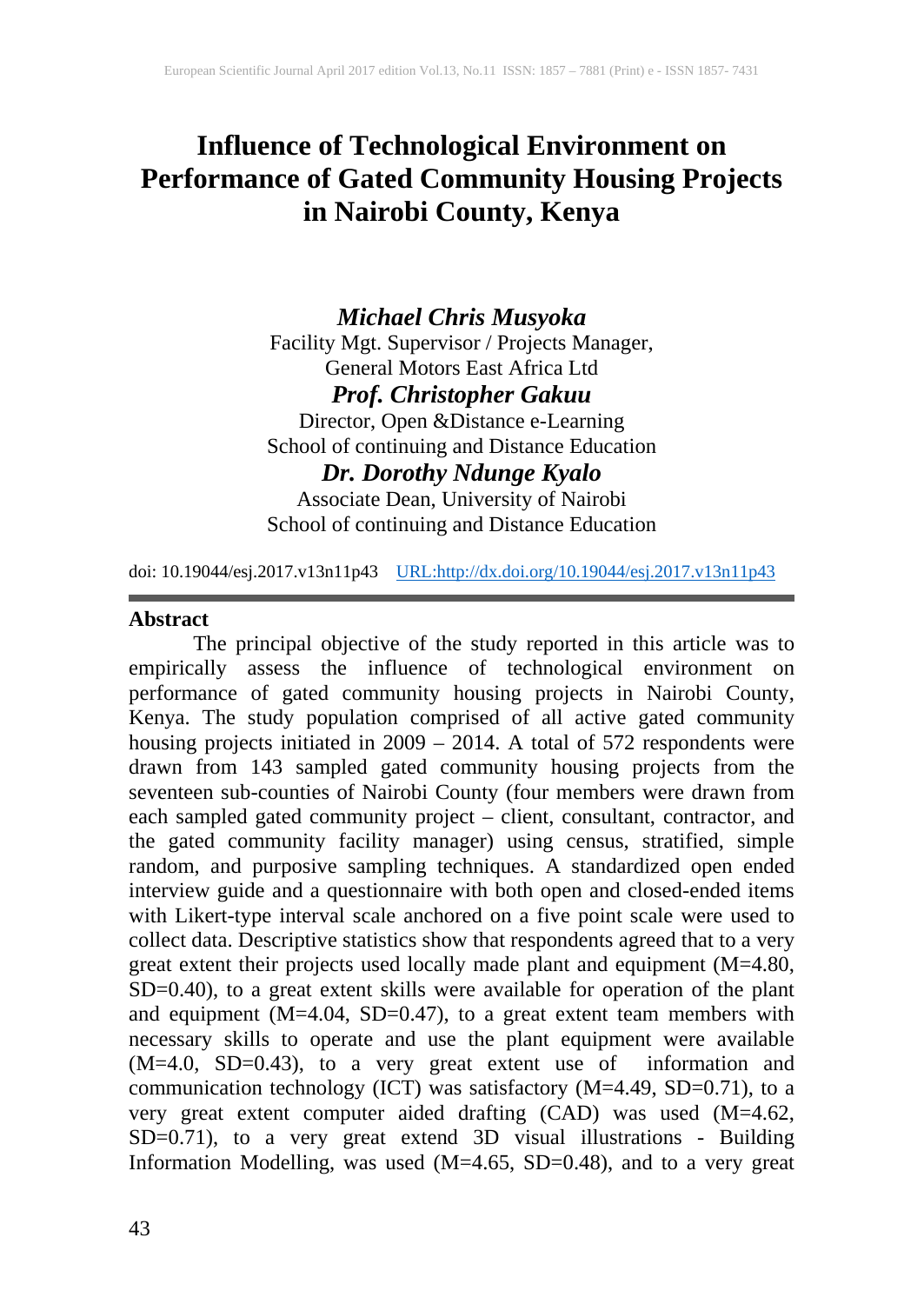extent electronic mails and communication was used (M=4.86, SD=0.34. Results from inferential statistics show that r is equal to 0.559, indicating that technological environment has a moderately strong influence on performance in gated community housing projects. The value of r squared is 0.312, indicating that technological environment explains 31.2% of the variation in the performance in gated community housing projects in Nairobi County, Kenya. The β coefficient is 0.327, indicating that technology environment had statistically significant influence on the performance of gated community housing projects ( $\beta$ =0.327, t= 4.758, p=0.000<0.05). Considering the p value, it can be noted that the p value for technological environment (p=0.000) is statistically significant. The β value imply that one unit change in performance in gated community housing project is associated with 32.7% changes in technological environment.

**Keywords:** Technological environment, Computer aided design (CAD), Building information modeling (BIM), 4D models, Project environment, and Project performance

#### **Introduction**

Technology is an aspect of the environment that should be considered in developing strategic plans for running housing construction projects. Oladapo and Olotuah (2007) maintained that the appropriate housing construction technology can be measured by the availability of locally made plant and equipment, skilled manpower resources, extent of local material resources and the degree of utilization of such local construction resources as well as use of ICT in the design, communication and keeping and retrieving information. However, the housing construction industry in Kenya is characterized by the development projects which require the construction technology and resources of developed countries. The lack of technological know-how and the shortage of managerial manpower are considered to be one of the major problems and constraints facing the industry. The situation as at 1980's was described thus: ''lack of basic knowledge of production methods and design techniques for machinery constitute a serious constraint to rapid industrialization of the country. The situation is aggravated by acute shortage of managerial manpower''. As at today, the country still remains a net importer of technical manpower, virtually most spare parts are imported and most investment in research and development are made abroad, except those sponsored by the government in public owned institutions (World Economic Forum, 2014).

Based on the developed countries, technological environment in project management in housing construction industry has led to increased demand of project management solutions throughout the world as a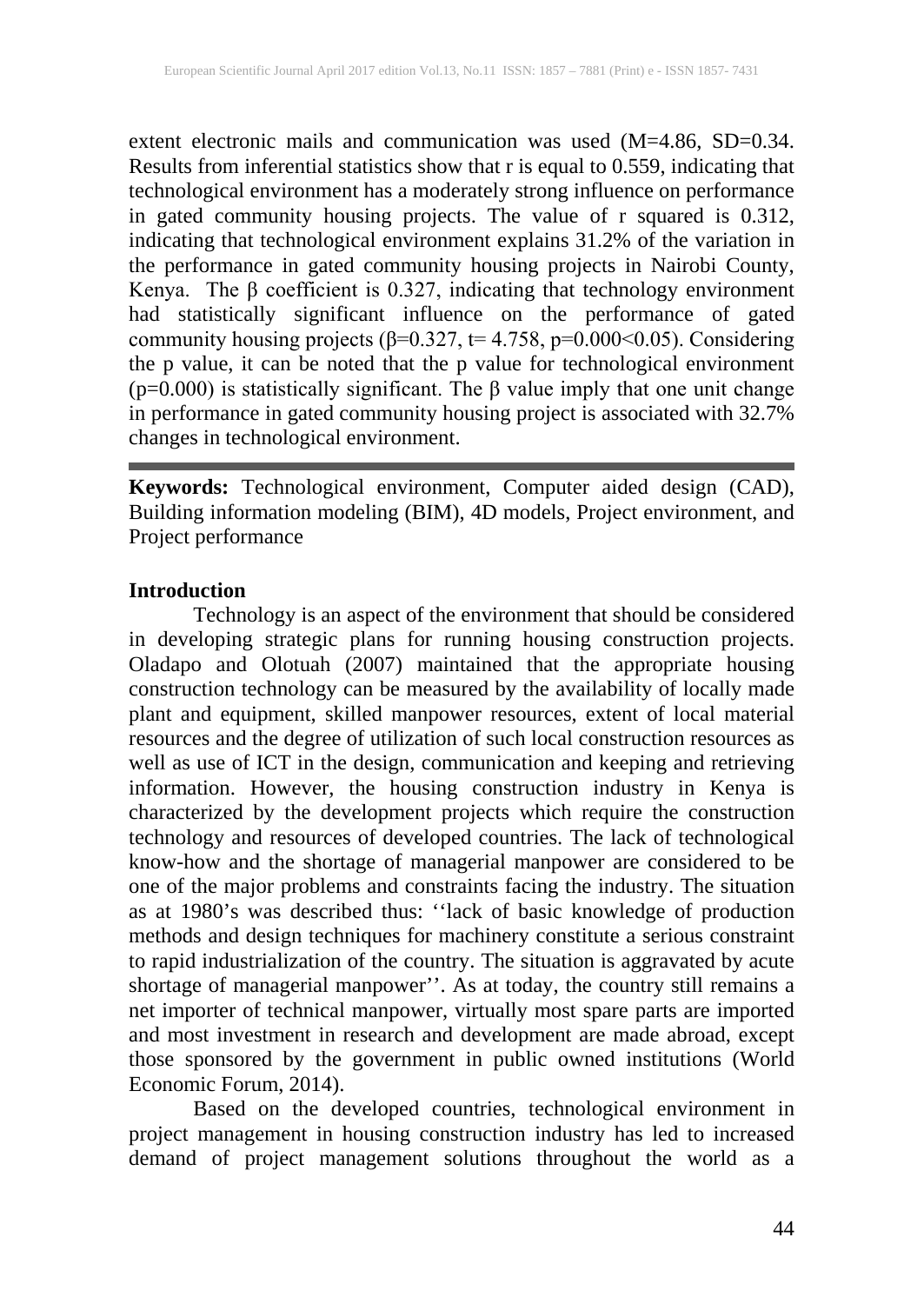fundamental force to complete projects within a defined scope, time, and within cost constraints. Most modern housing project systems deliver innovative solutions and its management process has the latest tools, techniques, systems, and schemes in use. The technological environment consists of the plant in use, computer software like Computer Aided Design (CAD), Building Information Modelling (BIM), 4 Dimensional models (4D), and communication tools like e-mails, skype and WebEx. Project data and information is stored on centralized servers and a standard web browser is used as a gateway to access, exchange, and share information from remote locations at any time, eliminating the problems that occur in linear communication schemes (Thorpe& Mead, 2001).

There has been massive growth in the Kenyan real estate sector with developers coming up with varied housing construction concepts to attract and accommodate the diverse needs of their clients. One concept that has been wholly embraced by various stakeholders in this industry is the idea of gated community housing. Landman (2012) states that a gated community is a type of housing estate that has strict entrances for its residents as well as their automobiles and is often characterized by a massive perimeter wall round the estate. Gated communities offer different types of buildings which include villas, bungalows, apartments as well as mansionnettes. For a housing construction project to be considered as successful it must meet certain performance measures such as timely completion, within budget as well as satisfying all the stakeholder's needs in the project. The absence of reworks as well as 'fitness of purpose' for the occupiers has also been considered as a housing construction project success indicator (Landman, 2012).

The Kenya National Bureau of Statistics (KNBS) has estimated the Kenyan growth population at 4.2% and is expected to reach 50 million by 2020. Based on these estimates there is an annual demand of 206,000 units of houses and the current supply is 50,000 units per year which creates a shortfall of 156,000 units every year (KNBS, 2013). The government of Kenya seeks to march the supply of houses to the existing demand by 2030 (GoK, 2005). Ministry of Housing, Land and Urban Development (2011) reported that, among all gated community developments initiated over the recent years, 48% of the housing construction projects in Nairobi County were still incomplete and 10% of these projects had completely stalled. This lead to slow uptake of housing construction projects. Failure of these housing construction projects has resulted in reduced supply of quality houses as well as a less vibrant economy which consequently contributes to a lower standard of living for Kenyans as well as increased unemployment (GoK, 2003).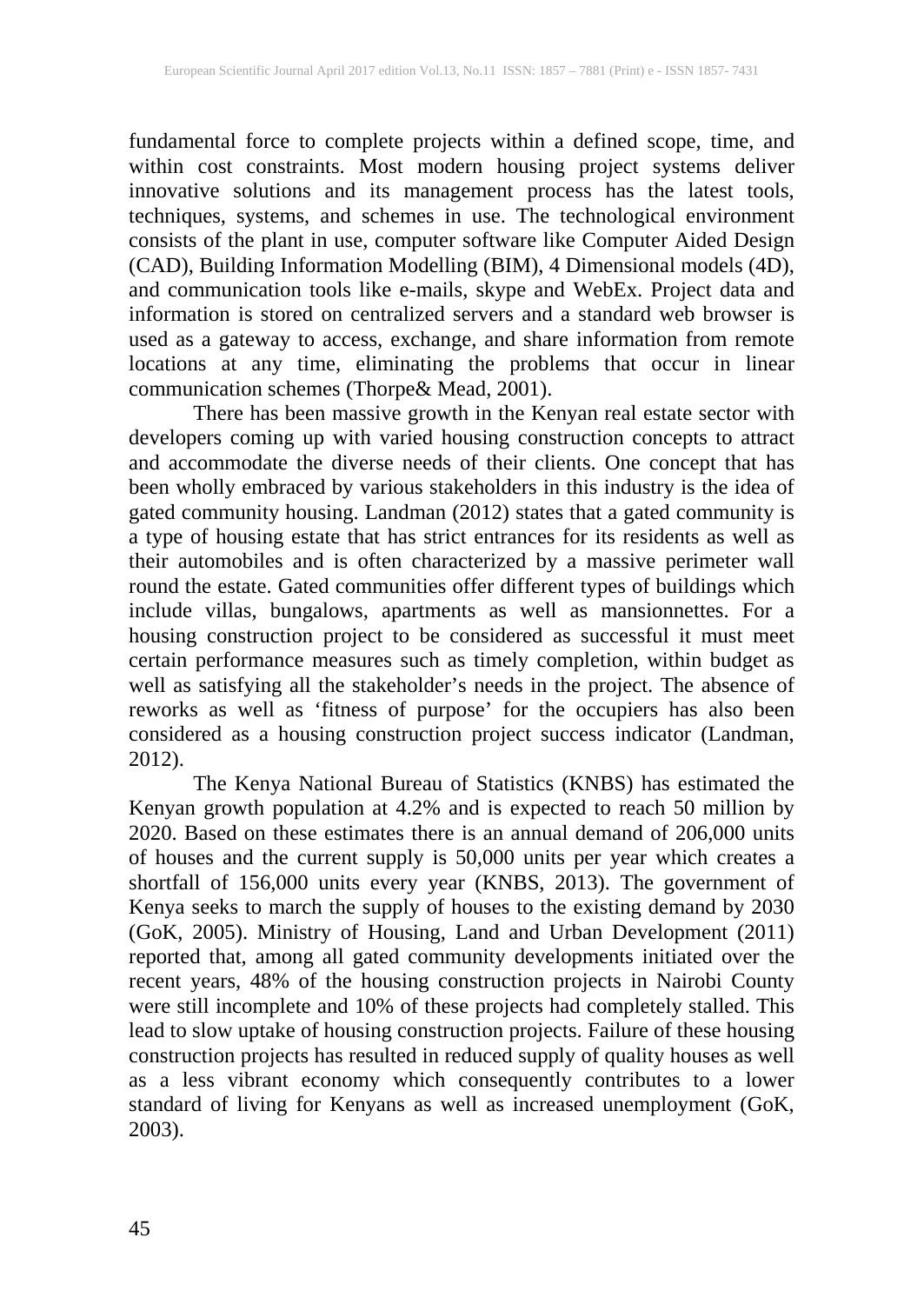A review of the results of hundreds of World Bank projects by Joseph (2009) indicated that success or failure of housing construction projects often depends on factors in the general environment, especially the technology employed. The review pointed out that in the management of projects, technological environment has an influence on the project performance and therefore should be given due attention to form a basis for analysis for overcoming or mitigating on its effect on project performance. Many studies though not conclusively indicate that among other factors, there exist a relationship between technological environment and project performance (Akanni et al 2014; Ling et al 2007 and Kim et al., 2008). It is against this background that this study sought to examine the influence of technological environment on the performance of housing construction industry, a case of gated community projects in Nairobi County, Kenya. The purpose of this study was to examine the influence of technological environment on the performance of housing construction industry, a case of gated community projects in Nairobi County, Kenya.

## **Objective of the Study**

The objective of the study was to establish the extent to which technological environment influences performance of gated community housing projects in Nairobi County, Kenya.

## **Hypothesis of the study**

The following hypothesis was tested:

 Technological environment has no significant influence on the performance of gated community housing projects in Nairobi County, Kenya.

 Technological environment has a significant influence on the performance of gated community housing projects in Nairobi County, Kenya.

## **Literature review**

Project performance indicators are defined as measures by which success or failure of a project will be judged (Cooke-Davies, 2002). Lim and Mohamed (1999) defined performance indicators as set of principles or standards by which success can be judged. Toor and Ogunlana (2009) suggested the following indicators for measuring project performance: project completion on time, within budget and to specified quality; safety, efficiency, effectiveness, free from defect, meets stakeholders' expectations, and minimal construction disputes and conflicts. Therefore, from this review, it can be noted that performance indicators for housing construction project success is beyond the traditional measures of time, cost and quality, which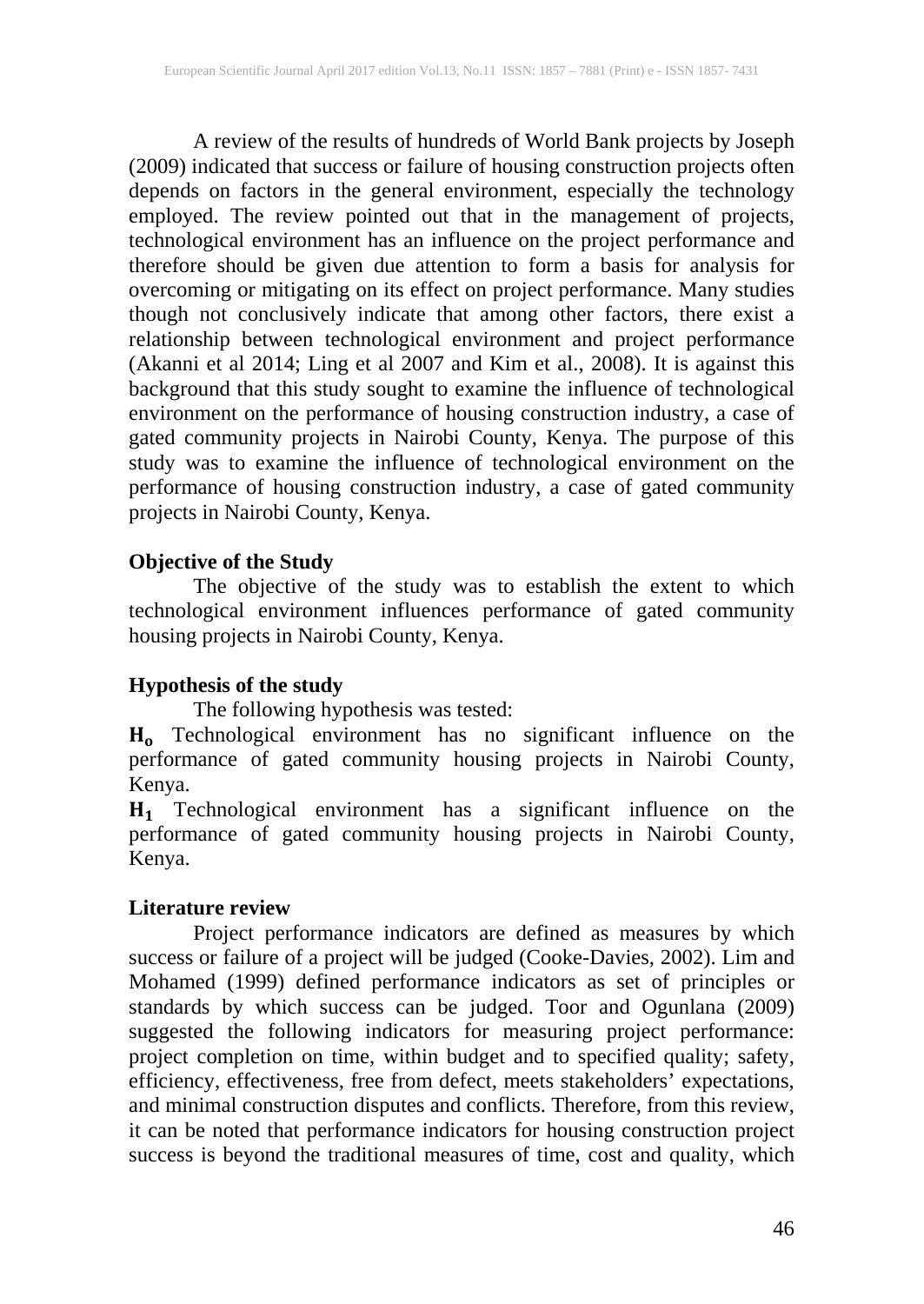mainly measures project management success; however, additional indicators emerge that include end user satisfaction, stakeholder satisfaction, safety, environmental impact and minimal disputes or the absence of any legal proceedings. Based on the studies reviewed, this study will adopt project performance indicators as: - Project completed within the budgeted cost, within the scheduled time, within the specified quality, delivered with described safety and health standards, and within clients satisfaction levels.

## **Influence of technological environment on project performance**

Technology is an aspect of the environment that should be considered in developing strategic plans. Oladapo and Olotuah (2007) maintained that the appropriate housing construction technology can be measured by the availability of locally made plant and equipment, skilled manpower resources, extent of local material resources and the degree of utilization of such local construction resources. However, the housing construction industry in Kenya is characterized by the development projects which required the construction technology and resources of developed countries (Sun and Howard 2004). The lack of technological know-how and the shortage of managerial manpower are considered to be one of the major problems and constraints facing housing construction in developing countries. The situation is aggravated by acute shortage of managerial manpower (Oladapo and Olotuah (2007). As at today, the country still remains a net importer of technical manpower, virtually most spare parts are imported and most investment in research and development are made abroad, except those sponsored by the government in public owned institutions (World Economic Forum, 2014).

Due to environmental concerns and the need to reduce costs, the housing construction industry worldwide has experienced increased innovation and modernization in terms of technology (Moavenzadeh, 1978; Wells, 1984; Marques, et al., 2007). However, Kenya has not fully taken advantage of this international know-how (Sun and Howard 2004). This is visible in the World Economic Forum technological performance indicator, where the country is ranked position 92 in the world, beneath South Africa, Rwanda, Tunisia and Egypt (Adriaanse et al., 2005, and World Economic Forum, 2014). Kenya's poor performance is as a result of the following factors: reduced degree of absorption of new technology associated with the lack of skills; low levels of innovation, weakness in protecting intellectual property rights; and reduced private sector investment in research and development, due to its relatively small size and undercapitalization (Elkhalifa, 2011, ANEMM, 2000, and AIMO, 2010). Indeed, the government industrial strategy for vision 2030 flagged this issue, pointing out the technology gap as one of the main factors behind the indigenous companies'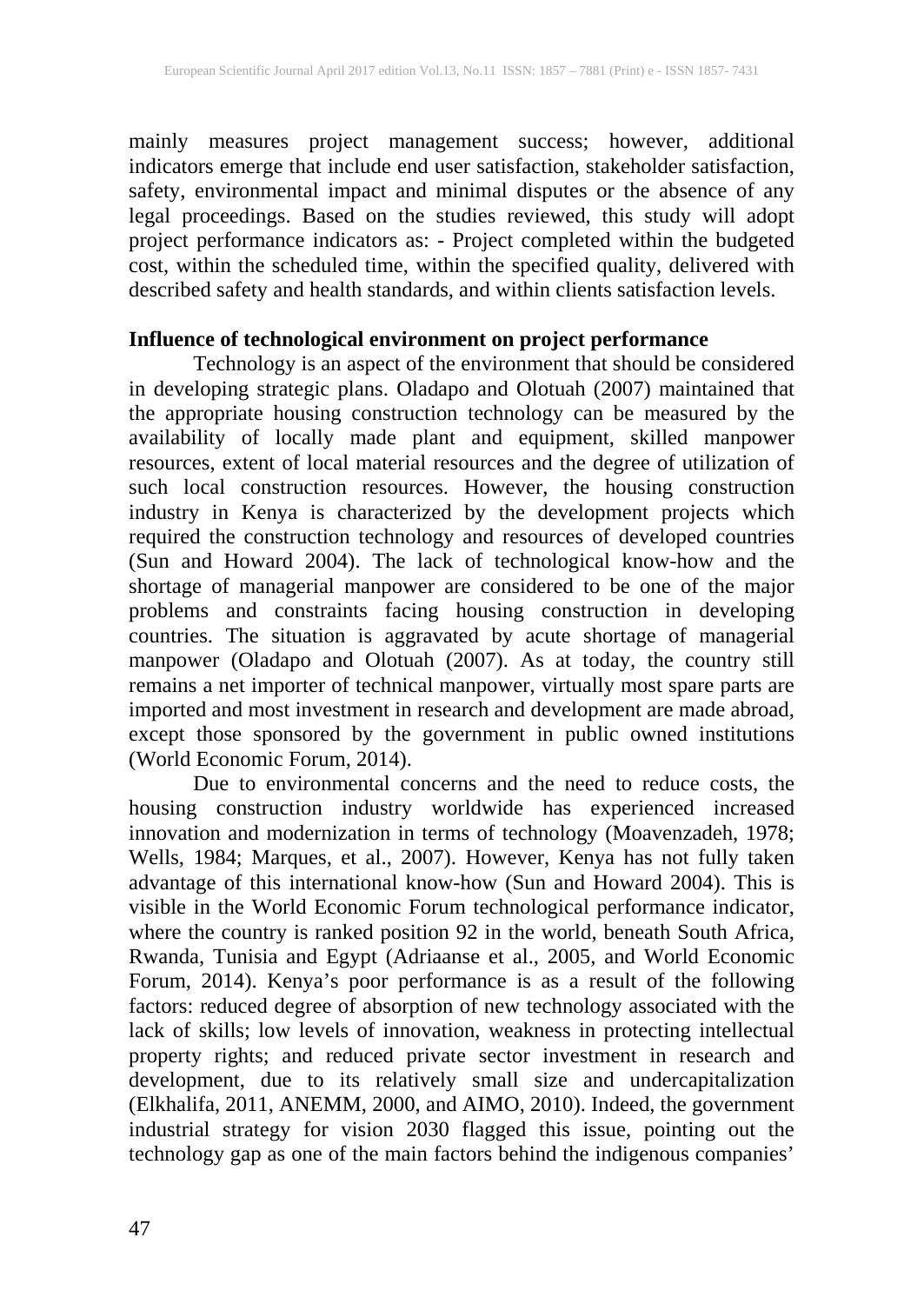inability to compete. The strategy called for urgent measures, but in a recent survey, World Economic Forum (2014), it was found that the situation has not changed much despite the fact that the implementation period of the industrial policy and the strategy paper was approaching its end. Over 62% of the companies surveyed in the course of the AIMO 2010 study (including producers of building materials, such as cement and heavy construction firms) had not made major acquisitions of new technologies since the 2000s, their machinery was over 20 years old and they were finding it hard to maintain and replace spare parts. This in turn impacted on the housing construction projects' prevailing environment hence it affects the performance.

In the present, information and communication technology (ICT) is responsible for the entire housing construction process from information being generated, transmitted and interpreted to enabling the project to be built, maintained, reused and eventually recycled (Chudley et al., 2006). The everyday life of individuals is increasingly relevant of ICT. This has totally transformed individuals and organizations to its wide spread use (Peansupap and Walker, 2005). The impact of ICT on modern society is profound, and its growing speed has enabled globalization especially through the introduction of a global system of interconnected computer networks known as the 'internet', used for communication between individuals, companies and institutions for sharing and exchanging information and data (Sun and Howard 2004).

The housing construction industry is faced with the ongoing challenge of changing and improving current work practices in order to become more client-orientated; more competitive as well as productive through adoption of ICT as an integral part of the construction process (Weippert et al. (2003). Much effort has been directed toward improving housing construction productivity and the use of ICT in construction and this is an area worth concentrating upon because it can decrease the time for data processing, communicating information and increase overall productivity. Modern structural design software applications, such as 3D modelling and building information modelling (BIM), provide an example where designing complex structures and organizing the electrical, mechanical, site, structural and quantifying of a project can be achieved in minimum time and increase the efficiency all in one data framework, whereas in the past this was almost impossible (Peansupap and Walker, 2005). ICT in construction industry can be broken down into different segments for its better understanding and its role in construction. The word Information, from different perspectives as well as towards an ICT view, has a whole new meaning of its own. Adriaanse and Voordijk (2005) give explanation from the functionalist (positivistic, 'scientific') perspective that "ICT is a neutral provider of input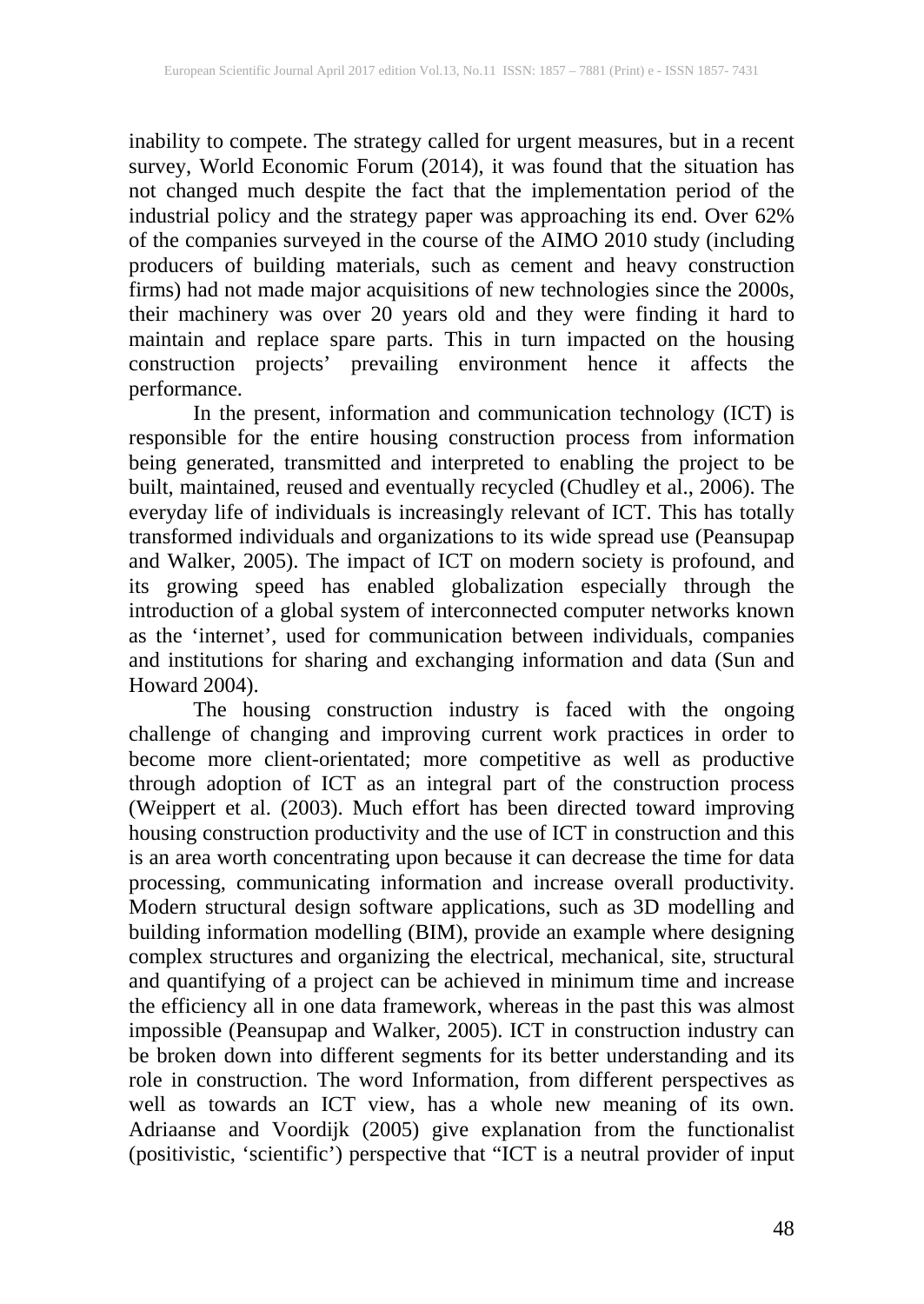for decision making". In this point of view communication is no more than distribution of information. ICT may be adopted by specific groups of users within an organization. For example, use of computer aided drafting (CAD) by architects or estimating software used by engineers or project managers. Emmitt and Gorse (2003) identifies the reality that, communication between housing construction industry participants and organizations are concerned with information exchange, dealings with drawings, specifications; cost data, programs plus other design and management information. Conclusively, ICT can be the interaction of meaning to reach a mutual understanding between a sender and a receiver via technology (Day et al., 1986).

## **Influence of computer aided design (CAD) and building information modeling (BIM) on project performance**

Different literatures have described and broken-down information and communication technology in relation to housing construction industry. The interaction touches on both the soft and hardware as used in modern ICT technology for purposes of communication and processing information at a speed formerly thought impossible. These include: Computer systems for building and architectural purposes which are so much faster now than they were when they first came in the 1970s (Howard, 1998).Specially configured systems can even be purchased specifically for different purposes ranging from speed to its ability to higher graphics. These computers can also be connected to different hardware such as a projector for projecting images (used during presentations), printers, light pens, scanners, telephones and fax etc. Software and applications have been a very huge development in the history of ICT and has changed the conditions within building design and procurement.

For construction industry, different applications have been built specifically for different purposes and some are compatible with others. For instance drawings created in AutoCAD by an architect can be transferred to modelling software such as 3DstudioMAX. There are also different applications such as those for contractors and surveyors which involve accounting and processing data for contracts and consolidating results for architects and engineers. Computer aided drafting (CAD), a major output of any architectural and engineering team refer to drawings generated by computers. Like any other CAD software, construction oriented CAD are based on the same principles but may differ to some extent in their designing and application methods. CAD systems provide drawing entities with powerful construction, editing and database techniques to produce drawings and models of what buildings will look like when finished (Dace, 2007). They are based on the foundation of drawing primitives (2D/3D lines, arcs, curves, 3D surfaces, text etc.).Its data can also be read and stored in by other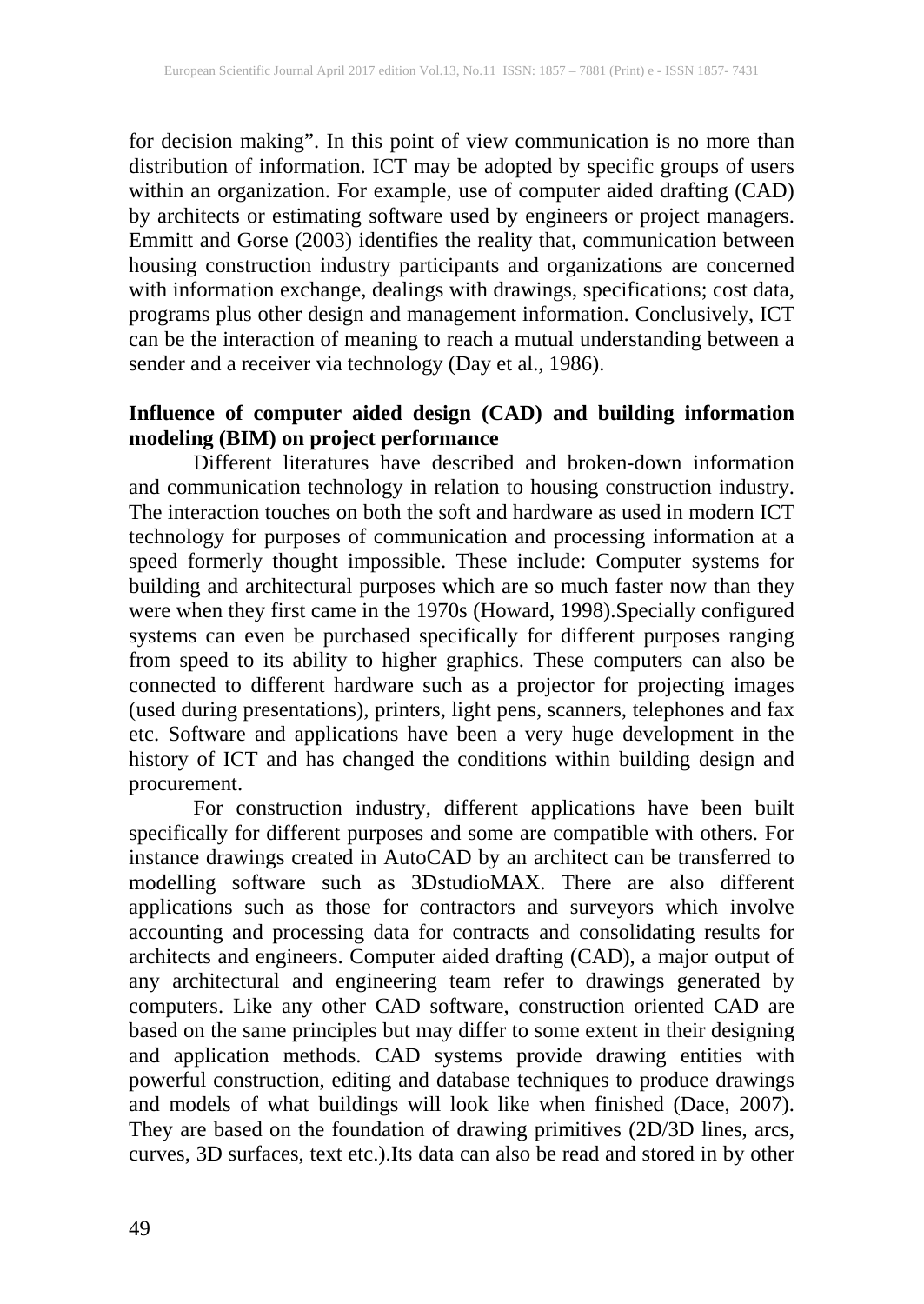applications software and hardware for analyzing the output information. For example, a CAD system could be used to generate 2Ddrawing, and can be linked to another or same software as the case maybe and generate the 3D model. It can be stored for future references, printed, projected, edited, modified, etc. any number of times.

System based spreadsheets, word programs and microcomputers have transformed information processing in construction organizations. They are used to solve problems and get round the long delays encountered in dealing with the traditional manual way of getting office works done (Sun and Howard, 2004). Spreadsheets like Microsoft excel, word and power point are very important office tools as they stand for the every day to day running of worksheets. They are frequently used for financial information and presentations as they can be used to create and edit charts, graphs and tables. They are a very important ICT tool in the housing construction industry as they are designed to perform general computation tasks using spatial relationships. Most documentation, letters, calculations and presentations are being done on spreadsheets and they are usually compatible to the CAD software and firms may independently operate small-group CT innovation such as planning and scheduling applications using spread sheets and word processors.

Building information modelling (BIM) refers to the use of computers in construction industry to automate and simulate hand-drafting methods, and3D models have assisted in showing what building will look like by the time they are right on the drawing table. BIM software has the ability to directly and interactively present concepts of design in a form which represent physical and real images of the building to allow designers to identify clients' needs, and to promptly and effectively provide solutions to these needs (Dace, 2007). They involve more people from design, management, construction and operations during the design phase which helps a great deal in the lead to design improvement. They have the other personal computer-based construction planning packages such as spread sheets and CAD. They can build a project from the beginning to the end and be able to detect unclear flaws on the computer screen before actual field construction. It is a tool to assist in improving communication and collaboration for a successful overall productivity by designer and contractors (Eastman et al., 2008).

## **Influence of e-mails' use on project performance**

E- Mail as is all known is simply the transfer of data from one person's computer files (or a mobile phone device) to another. It works via the internet. Nowadays, not only is text and pictures transferable via mails, but videos programs etc. In construction, electronic mails are very useful as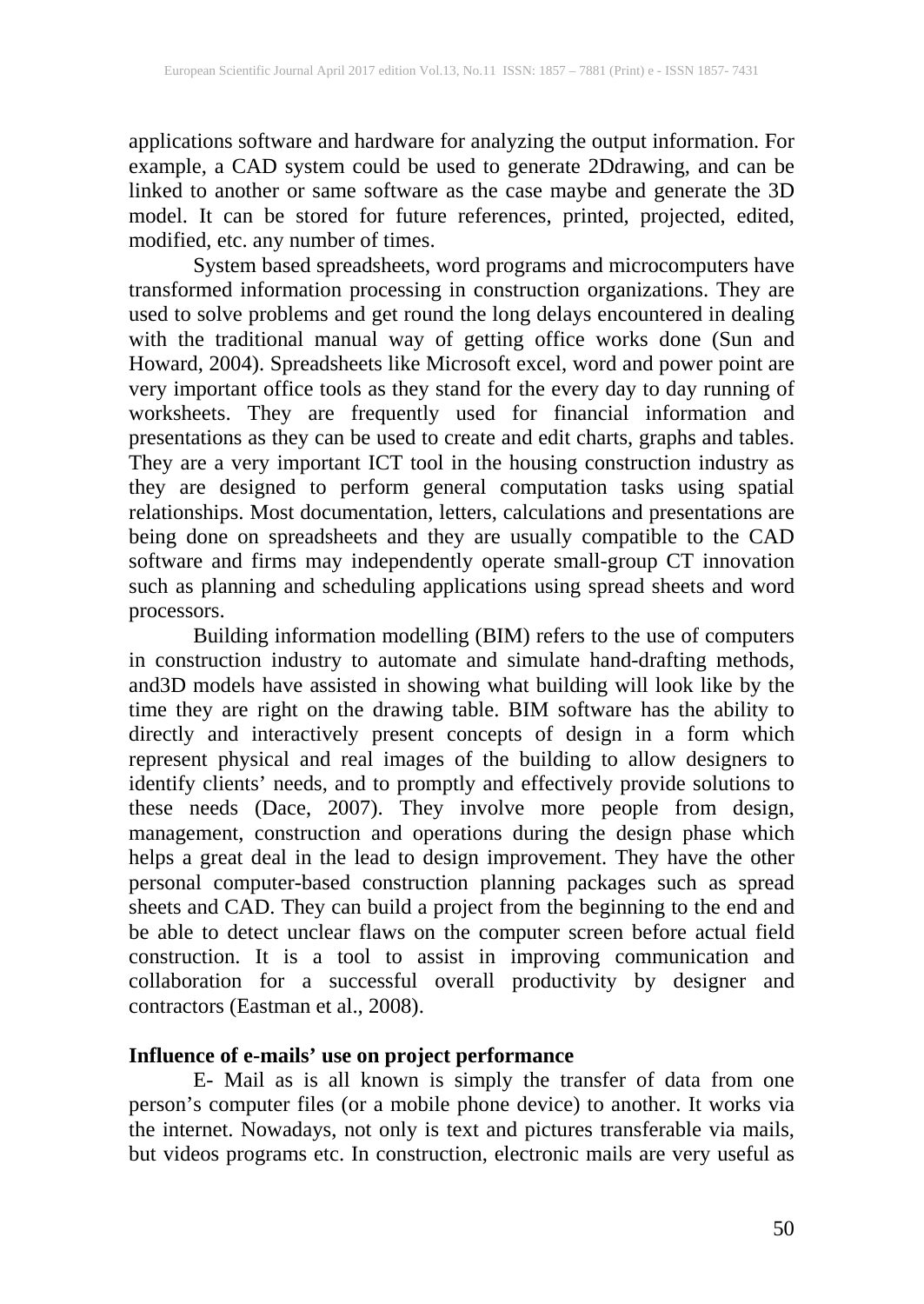they are very fast and convenient means of sending and receiving mails and files. Secured means and encryption are available too by third party software or hosts of the mailing site. Electronic mail does not simply speed up the exchange of information but leads to the exchange of new information as well Sun and Howard (2004).In 1993, the introduction of the graphicallybased World Wide Web led to an explosion in Internet usage among nonscientists and paved the way for commercial uses Sun and Howard (2004). The World Wide Web can provide the graphically-based tool for sharing information (text, full-color graphics and photos, audio and video) through computers. Information on the Web can range from presentations to online publications to personal 'home pages' and can from any computer or electronic gadget equip to connect to the internet. Itis an interactive interface and provides a popular way to access information and networking.

Between construction teams, physical distance generates communication barriers and the variety of communication media and modes in construction further augments its communication difficulties. Onsite, simple radio signals can be used to communicate between participants but messages sometimes get distorted or delayed. Further, using long distance calls or overseas reproduction is very costly and the cost of using the Internet services (WebEx, skype for video teleconferencing, etc.) is much lower than that of express courier services. Messages can reach the recipients as soon as it is sent and can also be traceable. The Internet is a global network which is not restricted by locations, time or different computer operating systems (Tam, 1999).Networks in general and the internet in particular provide exceptional opportunities for communication and data exchange among and within construction firms. At a local scene, Safaricom's Mpesa transaction represent a technology which has affected every other sector of the economy. Walking distance has greatly reduced by use of internet and mobile phones e-commerce. Its easy today to source and purchase goods and services from your house by use of your handset/cell phone!

#### **Influence of four dimensional (4D) models and project performance**

The most recent addition to planning and scheduling tools available to the construction industry is computerbased4D technology. Four dimensional (4D) construction planning provides the ability to represent construction plans graphically (Heesom & Mahdjoubi, 2002). A 4D model results from the linking of 3D graphic images to the fourth dimension of time (Koo & Fischer, 2000). In the 4D model, the temporal and spatial aspects of the project are inextricably linked, as they are during the actual construction process (Fischer,1997).In recent years, 3D and 4D models have been used in more and more construction housing projects to support management tasks (Hartmann et al., 2008). Because of the presence of a direct link between 3D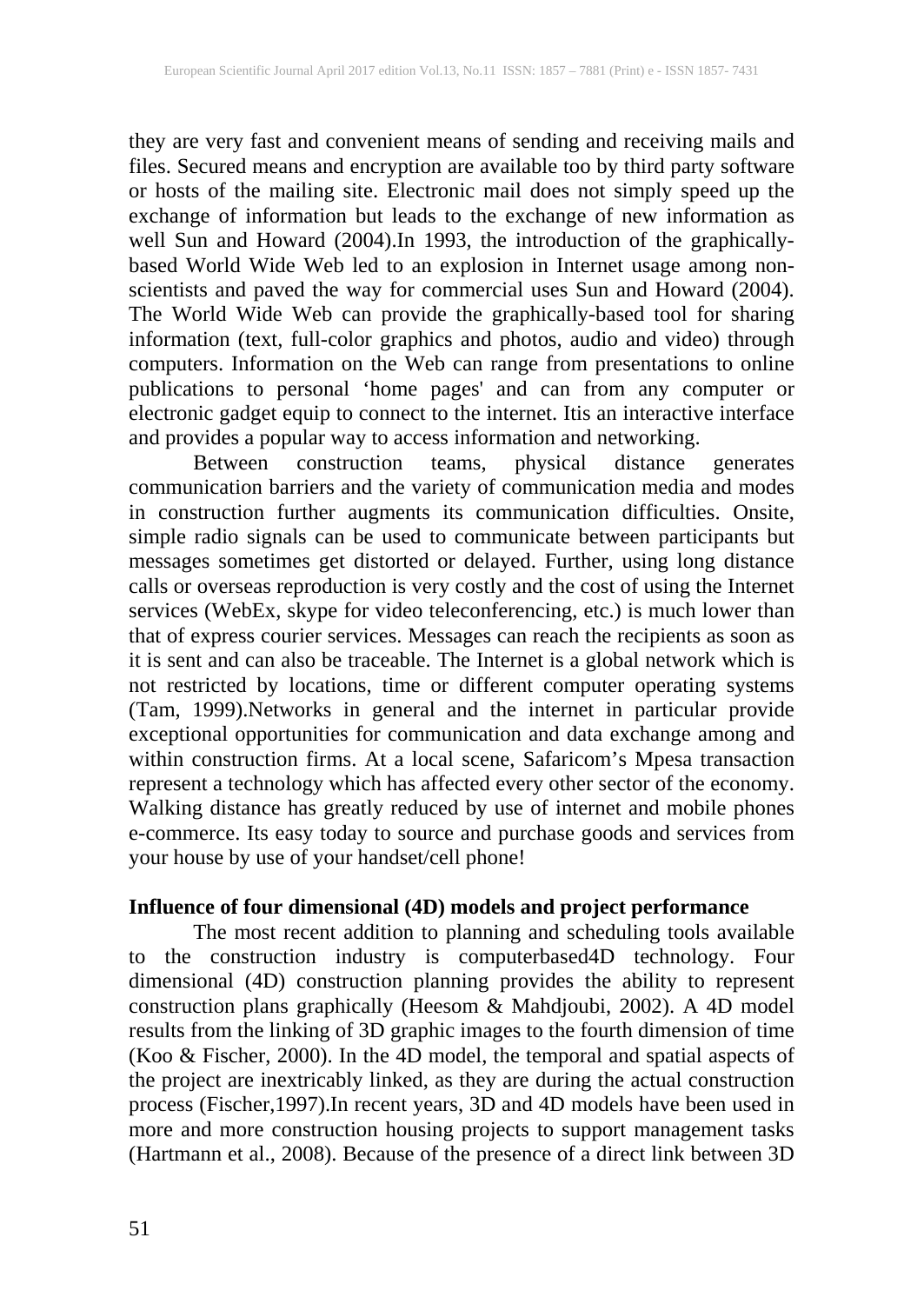design and the project schedule, a 4D model has more areas of application than traditional 2D drawings and a CPM. Other advantages that 4D applications have over traditional 2D methods are, for instance, that they provide the possibility to represent construction plans graphically (Heesom & Mahdjoubi, 2002) and that the visualization of a construction project and its schedule helps planners in the process of identifying potential problems before actual construction starts (McKinney et. al, 1998).

Examples from literature of the areas of application of 4D technology are the visualization of a project for marketing and communication purposes, design review (clash detection), cost estimating, bid preparation/procurement (Hartmann et al., 2008),constructability review (Hartmann & Fischer, 2007), site management (Chau et. al, 2004),scheduling, and macro planning (location-based) work-flow (Jongeling &Olofsson, 2007). Heesom and Mahdjoubi (2004) remark that, in general, the utilization of 4D visualization allows a more intuitive comprehension of the construction process than traditional 2D drawings and schedule information. By visualizing the sequence of construction activities and the creation of various components of the construction project, project teams can determine whether the sequence is feasible and logical and whether there are clashes between the project components and activities before the project starts. This tool is very important at macro planning stage and gives the PM additional mileage in coming up with a sound workable and executable plan of the project beforehand.

#### **Theoretical Framework**

This study was guided by three Theories – McGregor's Theory of X and Y, Critical Chain Project Management Theory, and the Theory of Performance (ToP).

## **McGregor's Theory of X and Y**

Douglas McGregor states that people inside an organization can be managed in two ways. The first is which falls under the category negative and the other one is positive. Under the assumptions of category negative, employees inherently do not like work and whenever possible, will attempt to avoid it. Because employees dislike work, they have to be forced, coerced or threatened with punishment to achieve goals. Employees avoid responsibilities and do not work until formal directions are issued. Most workers place a greater importance on security overall other factors and display little ambition. Persons in this category are detrimental to project execution and performance.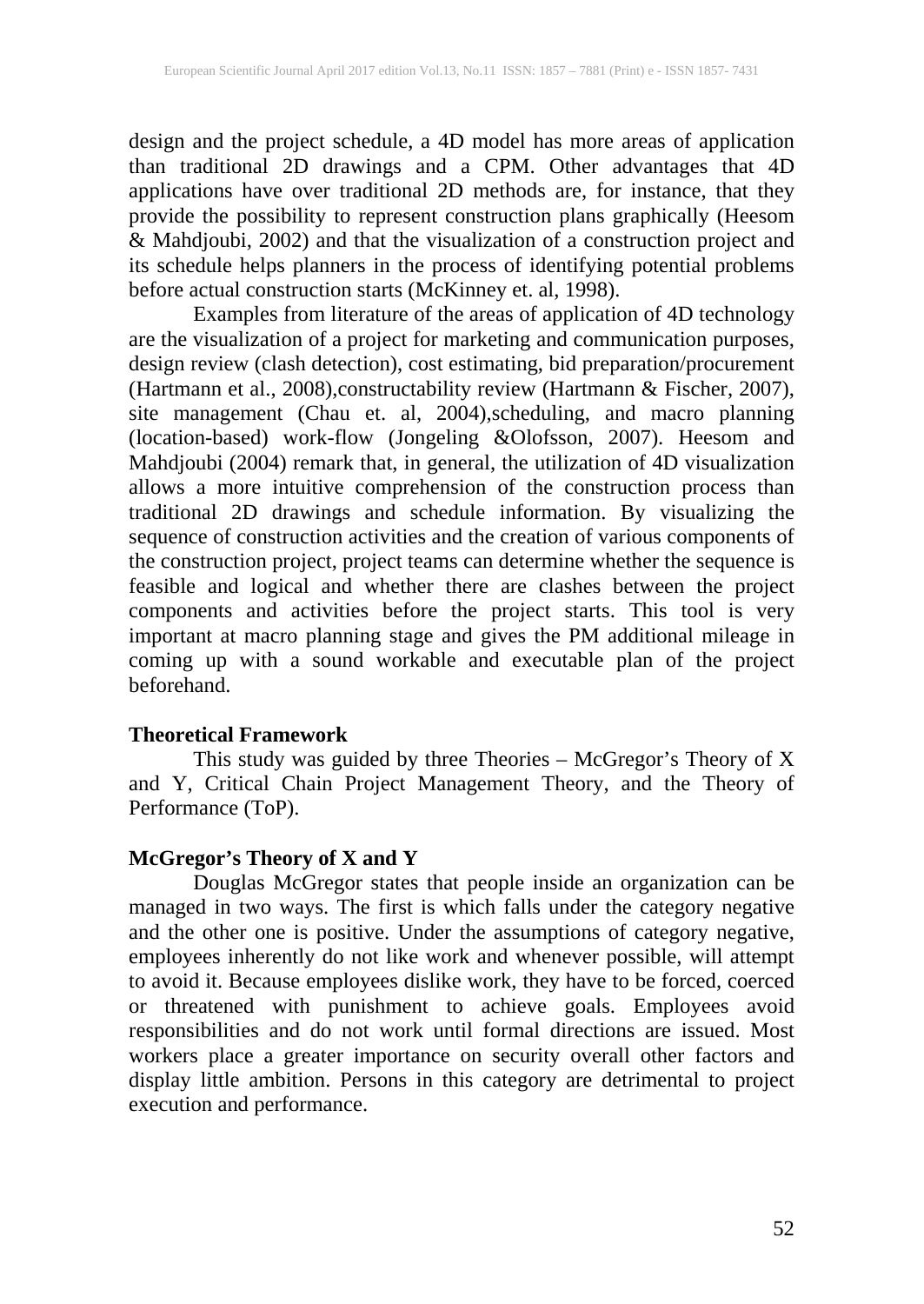Under the assumptions of category positive, physical and mental effort at work is as natural as rest or play. People do exercise self-control and self-direction and they are committed to those goals. Average human beings are willing to take responsibility and exercise imagination, ingenuity and creativity in solving the problems of the organization. An organization that is run on category negative lines tends to be authoritarian in nature. In contrast, category positive organizations can be described as participative, where the aims of the organization and of the individuals in it are integrated; individuals can achieve their own goals best by directing their efforts towards the success of the project organization, hence promotion of the project performance. This theory will be best suited to guide the project teams for the success of the gated community housing construction projects.

## **Critical Chain Project Management Theory**

Critical Chain Project Management is the Theory of Constraints logistical application for project operations. It is named after the essential element; the longest chain of dependent resourced tasks in the project. The aim of the solution is to protect the duration of the project, and therefore completion date, against the effects of individual task structural and resource dependency, variation, and uncertainty. The outcome is a robust and dependable approach that will allow completion of projects on-time, every time, and most importantly within at most 75% of the current duration for single projects and considerably less for individual projects within multiproject environments. The shorter duration provides a sterling opportunity in the marketplace to differentiate ourselves from our competitors who deliver poorer outcomes, and late at that, via other project management methods. It also offers the opportunity to deliver more projects over all, in the same amount of time, and at no increase in operating expense, thus significantly improving the bottom line (Ballard et al., 2002). Application of this theory will therefore improve and ensure project performance is enhanced in terms of completion on time. It will be used to guide the variable under study (technological environment) to capture all the critical tasks so as to deliver the project (s) within schedule.

## **The Theory of Performance (ToP)**

The Theory of Performance (ToP) develops and relates six foundational concepts to form a framework that can be used to explain performance as well as performance improvements. To perform is to produce valued results. A performer can be an individual or a group of people engaging in a collaborative effort. Developing performance is a journey, and level of performance describes location in the journey. Current level of performance depends holistically on six components: context, level of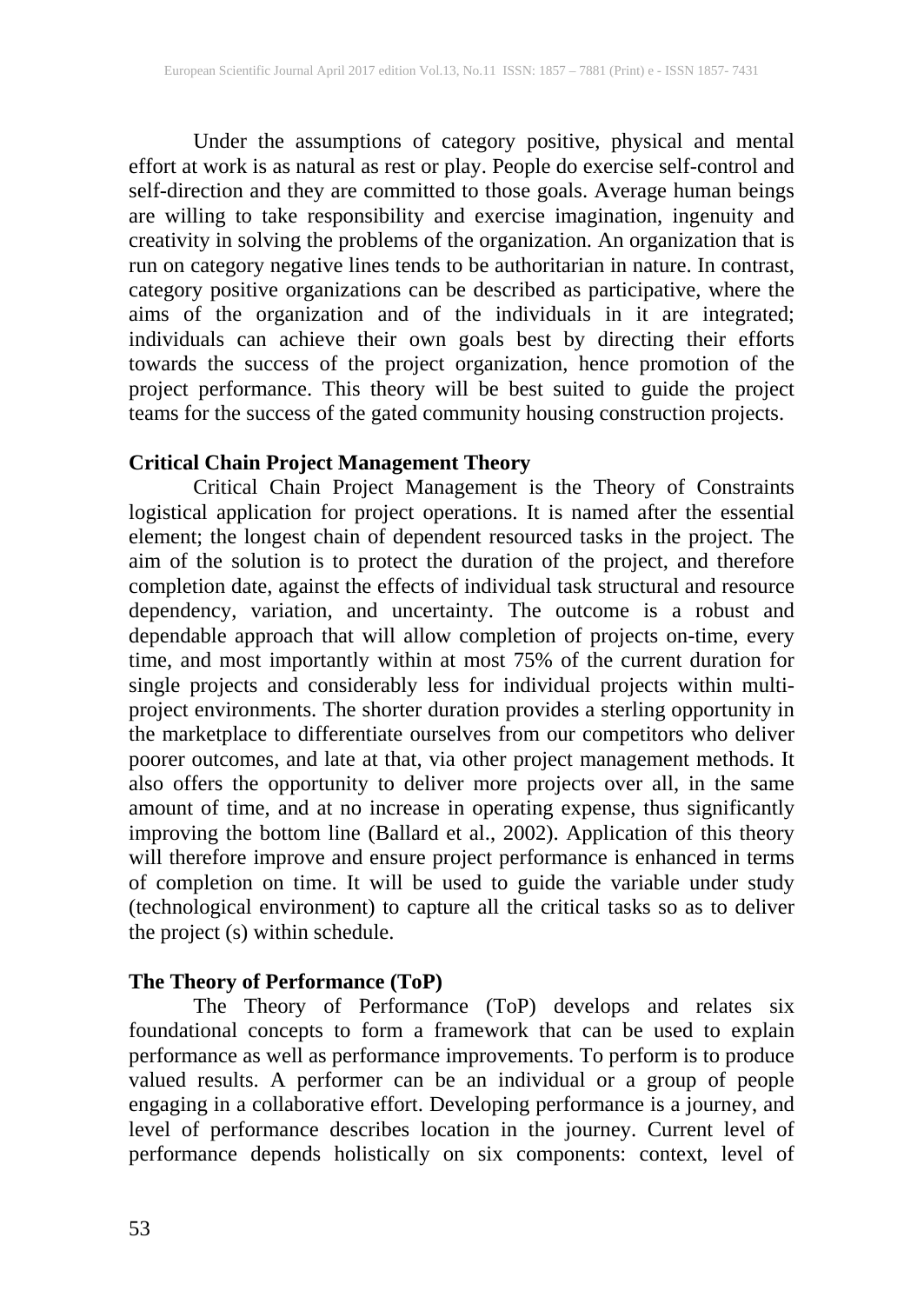knowledge, levels of skills, level of identity, personal factors, and fixed factors. Three axioms are proposed for effective performance improvements. These involve a performer's mindset, immersion in an enriching environment, and engagement in reflective practice. This theory encourages teamwork and a sense of belonging which is a recipe for housing construction projects' performance. It will be applied in to guide and strengthen the dependent variable. Performance levels can only be ascertained as the project progresses through scheduled and periodic reviews, hence this theory will be best suited for this purpose.

#### **Conceptual Framework for the study**

The objective of this study was be to examine the extent to which technological environment influences performance of gated community housing projects in Nairobi County, Kenya. Three key indicators of technological environment were identified – availability of skilled manpower to operate the plant, use of system based computer aided design, building information modeling and 3D/4D models and use of system based communication tools like e-mails, teleconferencing, WebEx and skype. The inter-relationship between the study variables is shown in Figure 1.



Figure 1: Conceptual framework for the study.

#### **Research Methodology**

The research paradigm used in this study was pragmatism derived from the work of Peirce, James, Mead and Davey (Creswell, 2013). As a philosophical underpinning for mixed mode studies, it conveys the importance for focusing attention on the research problem and then using

**Dependent Variable**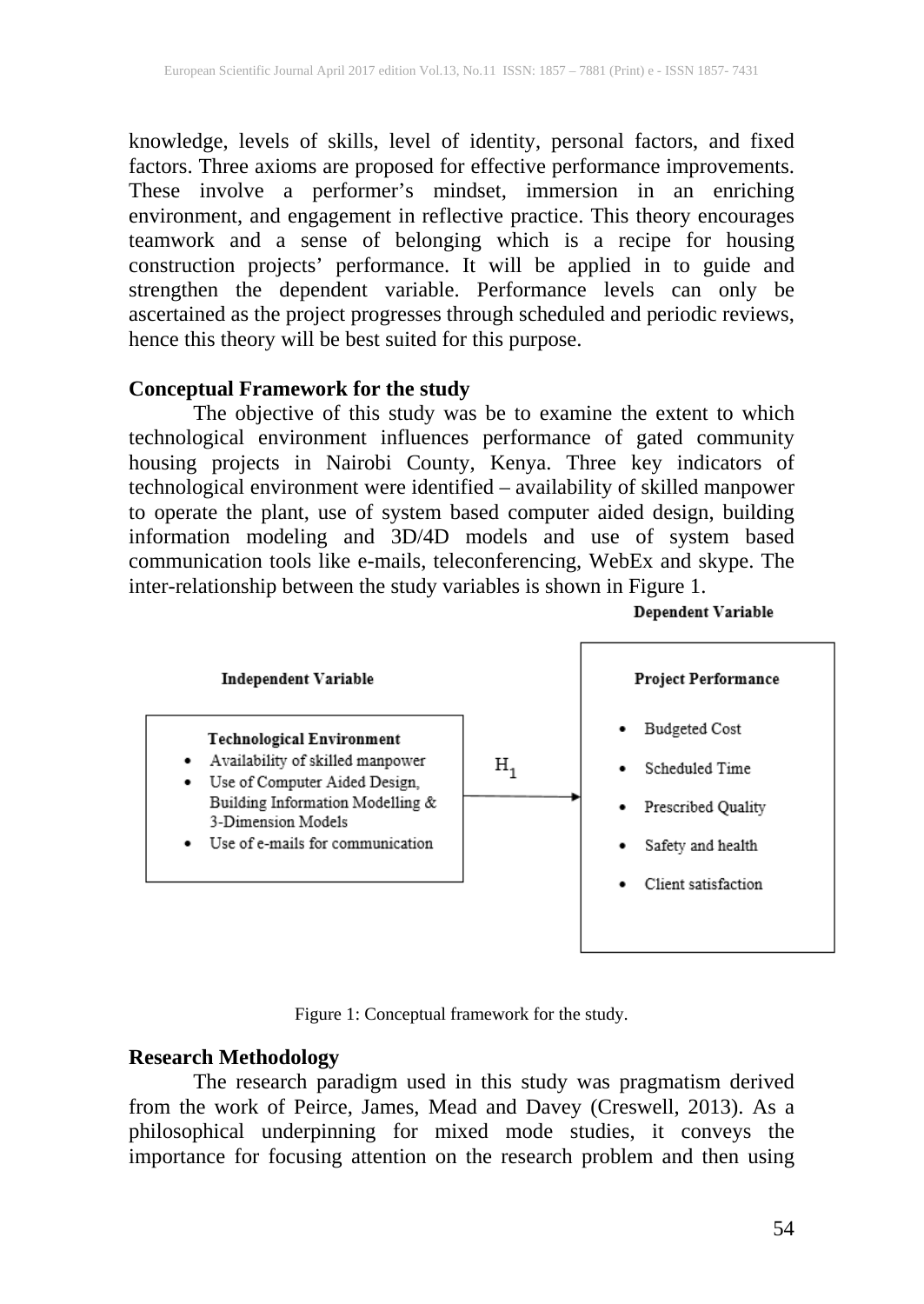pluralistic approaches to derive knowledge about the problem (Cresswell, 2013). Pragmatism also allowed the researcher to conduct both deductive and inductive logic which is middle path between positivism and constructive paradigms. Considering that questionnaires with both closed and open ended questions were used as instruments to collect both quantitative and qualitative data in this study, this paradigm was found to be the most suitable to be adopted

This study combined a cross sectional descriptive survey and correlational research design. The use of the two designs were suitable because the study used both descriptive and inferential analysis of data. On one hand cross sectional descriptive survey design was concerned with describing, recording, analyzing and interpreting conditions that existed. This design was the most appropriate for this study because of its ability to elicit a diverse range of information. Correlational research design on the other hand allowed the use of inferential statistics for measurement of two or more variables to determine the extent to which they were related or influenced each other (Fraenkel &Wallen, 2008).

The target population of the study comprised of 228 gated community housing projects which were active and running, initiated and completed between 2009 and 2014. The study employed a combination of census, stratified random sampling, and purposive sampling techniques. All the sub-Counties were included in the study (census) and this was the first stage. In the second stage, one hundred forty three (143) projects were randomly sampled from the 228 completed projects based on each stratum. The criteria to establish units to be included in the sample established by the researcher was as follows: "If number of active projects are less or equal to 5 in a sub-County, sample purposively the highest value project (1); and if the number of completed projects are higher than 5 in a sub-County, sample 66% of the total active projects by random sampling method. In the third stage, client (owner), consultant, main contractor, and gated community facility managers, were selected using purposive sampling method from individual construction housing projects which were sampled above. According to Walliman (2005), purposive sampling is a useful sampling method which allows a researcher to get information from a sample of the population that one thinks knows most about the subject matter. The total number of respondents was therefore 572, i.e. 143 projects x 4 people from each.

Data collection instruments for this study included use of structured questionnaire with both open and closed ended question, and a standardized open-ended interview guide for consultant(s) and main contractor(s). Four questionnaires were therefore administered to each of the 139 gated community projects, totaling to 556, anticipating for responses from each of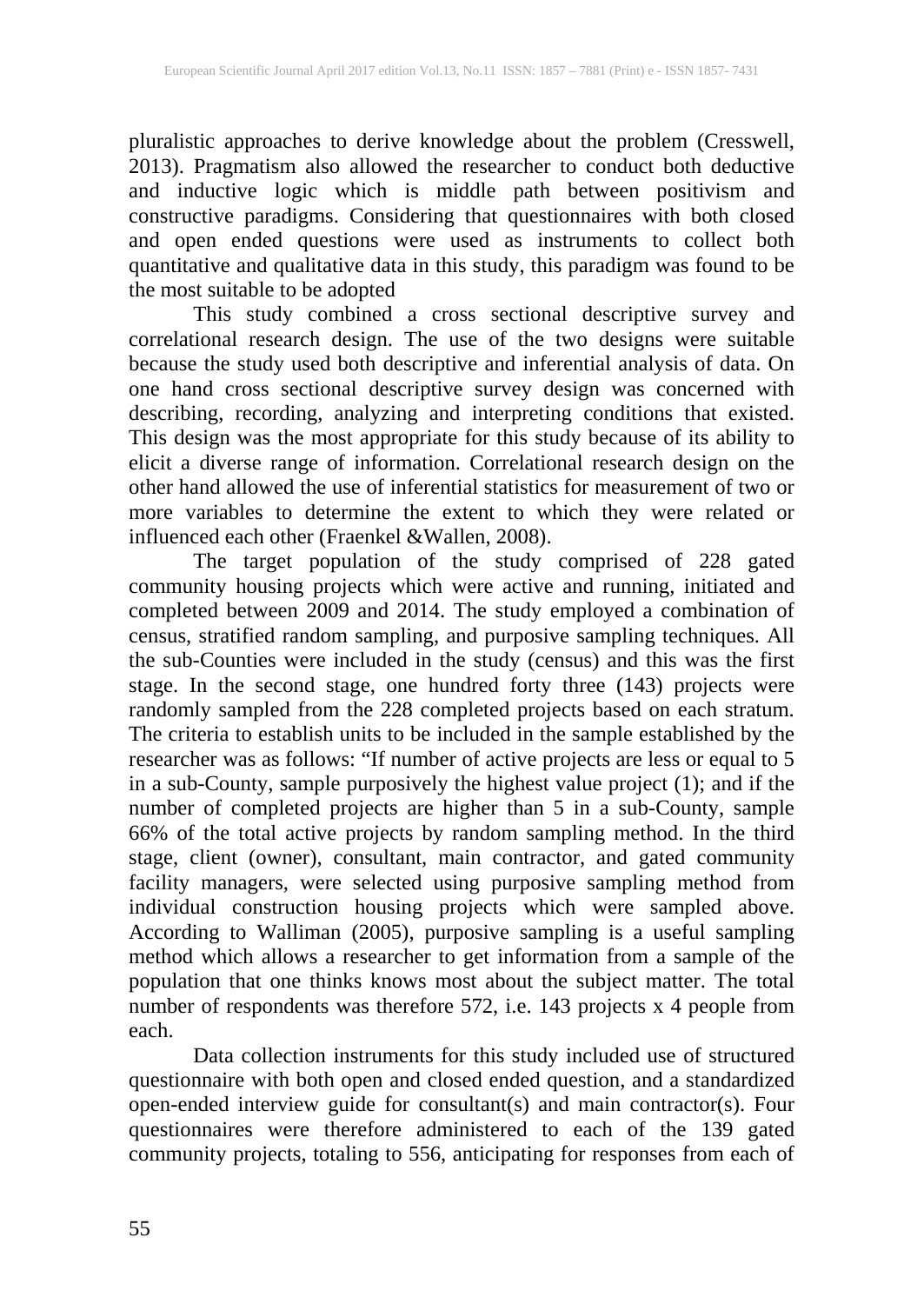the four professionals chosen from each gated community housing project. To ensure construct validity, the questionnaire was verified by a panel of experts made up of the researcher's supervisors. Also peers were contacted to assist in establishment of the instrument validity. Internal validity was tested by use of triangulation method where the data collection instrument had the same question analyzed based on what the different categories of the respondents had answered (Merriam, 1998). To test for reliability, a pilot study was conducted in four (4) selected housing projects, involving sixteen (16) respondents. Internal consistencies were computed for the pilot study using Cronbach's Alpha co-efficient. Kyalo (2007); Munyoki (2007); Mulwa (2012); Nganga (2014); and Ibua (2014) had used the same tool successfully to assess reliability of their research instruments. The housing projects selected for the purpose of the pilot study were not used at the data collection stage.

### **Findings and Discussions**

The questionnaires returned from the clients were 92 out of the 139 administered. The same tread applied to consultants who returned 87 and main contractors 88 out of 139 questionnaires administered respectively. Facility managers returned 120 questionnaires out of the 139 administered, and 19 did not return theirs. On overall, out of the 556 questionnaires distributed, 387 were returned for analysis forming a response rate of 69%. Saunders et al. (2003) posed that above 50% response rate is reasonable for statistical generalization. The final study sample size is presented in Table 2

|                                    | Table 2: Final study sample size |                       |
|------------------------------------|----------------------------------|-----------------------|
|                                    | Number of projects               | Number of respondents |
| Sample size from population $(n')$ | 143                              | $143 \times 4 = 572$  |
| Pilot study units                  |                                  | $4 \times 4 = 16$     |
| Final study sample (n)             | 139                              | $139 \times 4 = 556$  |

#### **Background information of the respondents**

The background information of the respondents is shown in Table 3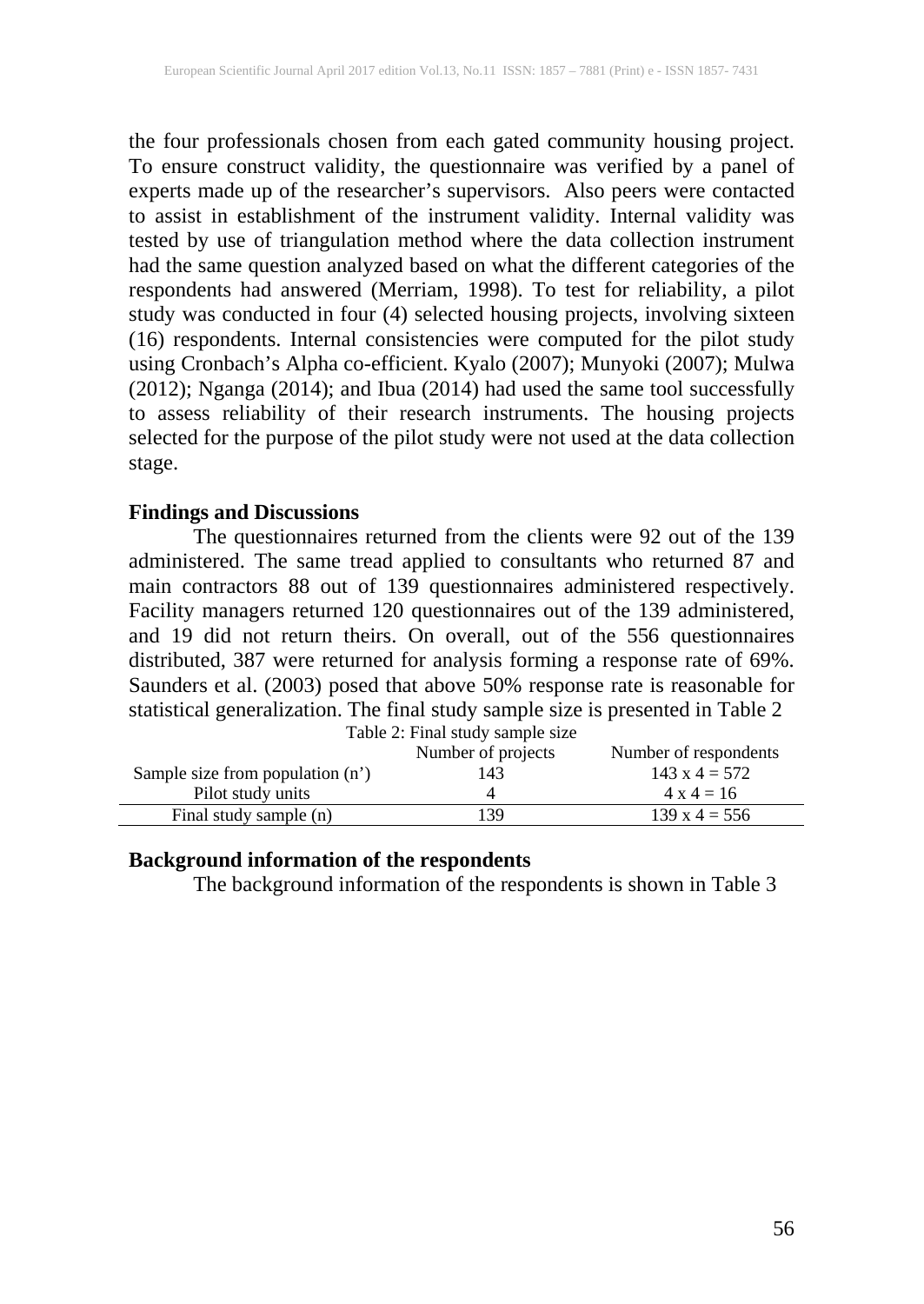| Distribution of the responsements of genuer |                |             |                           |               |           |  |  |  |
|---------------------------------------------|----------------|-------------|---------------------------|---------------|-----------|--|--|--|
| Gender                                      | <b>Clients</b> | Consultants | <b>Main Contractors</b>   | Facility      | Total     |  |  |  |
|                                             | (Frequency)    | (Frequency) | Managers<br>(Frequency) n |               | Percent % |  |  |  |
|                                             |                |             |                           | (Frequency) n |           |  |  |  |
| Male                                        | 70             | 62          | 80                        |               |           |  |  |  |
| Female                                      | 22             | 25          | 08                        | 42            | 25        |  |  |  |
| <b>Total</b>                                | 92             |             | 88                        | 120           | 100       |  |  |  |

#### **Distribution of the respondents by gender**

| Distribution of respondents by age |               |               |                  |               |            |  |  |  |  |  |
|------------------------------------|---------------|---------------|------------------|---------------|------------|--|--|--|--|--|
| Age in                             | Clients       | Consultants   | Main contractors | Facility      | Total      |  |  |  |  |  |
| years                              | (frequency) n | (frequency) n | (frequency) n    | managers      | percentage |  |  |  |  |  |
|                                    |               |               |                  | (frequency) n | $(\%)$     |  |  |  |  |  |
| < 26                               | 0             |               | O                |               | $\theta$   |  |  |  |  |  |
| $26 - 30$                          | 0             |               |                  | 30            | 10.85      |  |  |  |  |  |
| $31 - 35$                          | 03            | 25            | 10               | 42            | 20.67      |  |  |  |  |  |
| $36-40$                            | 06            | 32            | 27               | 22            | 22.48      |  |  |  |  |  |
| $41 - 45$                          | 15            | 11            | 29               | 15            | 18.09      |  |  |  |  |  |
| $46 - 50$                          | 25            | 09            | 13               |               | 14.99      |  |  |  |  |  |
| > 51                               | 43            | 05            | 02               |               | 12.92      |  |  |  |  |  |
| <b>Total</b>                       | 92            | 87            | 88               | 120           | 100        |  |  |  |  |  |

## **Distribution of respondents by level of education**

| Level of       | <b>Clients</b> | Consultants    | Main          | Facility      | Total      |
|----------------|----------------|----------------|---------------|---------------|------------|
| Education      | (Frequency)    | (Frequency)    | Contractors   | Managers      | Percentage |
|                | n              | n              | (Frequency) n | (Frequency) n | %          |
| PhD            | 03             | 02             | $\theta$      |               | 1.29       |
| <b>Masters</b> | 19             | 37             | 13            |               | 17.84      |
| Bachelor's     | 25             | 40             | 32            | 38            | 34.88      |
| Degree         |                |                |               |               |            |
| Diploma        | 15             | 08             | 37            | 62            | 31.52      |
| Certificate    | 17             | $\Omega$       | 06            | 13            | 9.30       |
| Secondary      | 13             | $\overline{0}$ | 0             | 07            | 5.17       |
| Certificate    |                |                |               |               |            |
| <b>Total</b>   | 92             | 87             | 88            | 120           | 100        |

## **Distribution of respondents by number of projects involved**

| Projects     | Clients     | Consultants | Main          | Facility      | Percentage |
|--------------|-------------|-------------|---------------|---------------|------------|
| involved     | (Frequency) | (Frequency) | Contractors   | Managers      | (% )       |
| in 2009 -    | n           | n           | (Frequency) n | (Frequency) n |            |
| 2014         |             |             |               |               |            |
| $\leq 5$     | 11          | 13          | 18            | 120           | 41.86      |
| $5 - 8$      | 29          | 29          | 34            | 0             | 23.77      |
| $9-11$       | 28          | 33          | 22            | 0             | 21.45      |
| $12 - 14$    | 11          | 06          |               |               | 7.24       |
| $15 - 17$    | 9           | 3           | 03            |               | 3.88       |
| 18-20        | 4           |             |               |               | 1.55       |
| >21          |             |             |               |               | 0.25       |
| <b>Total</b> | 92          | 87          | 88            | 120           | <b>100</b> |
|              |             |             |               |               |            |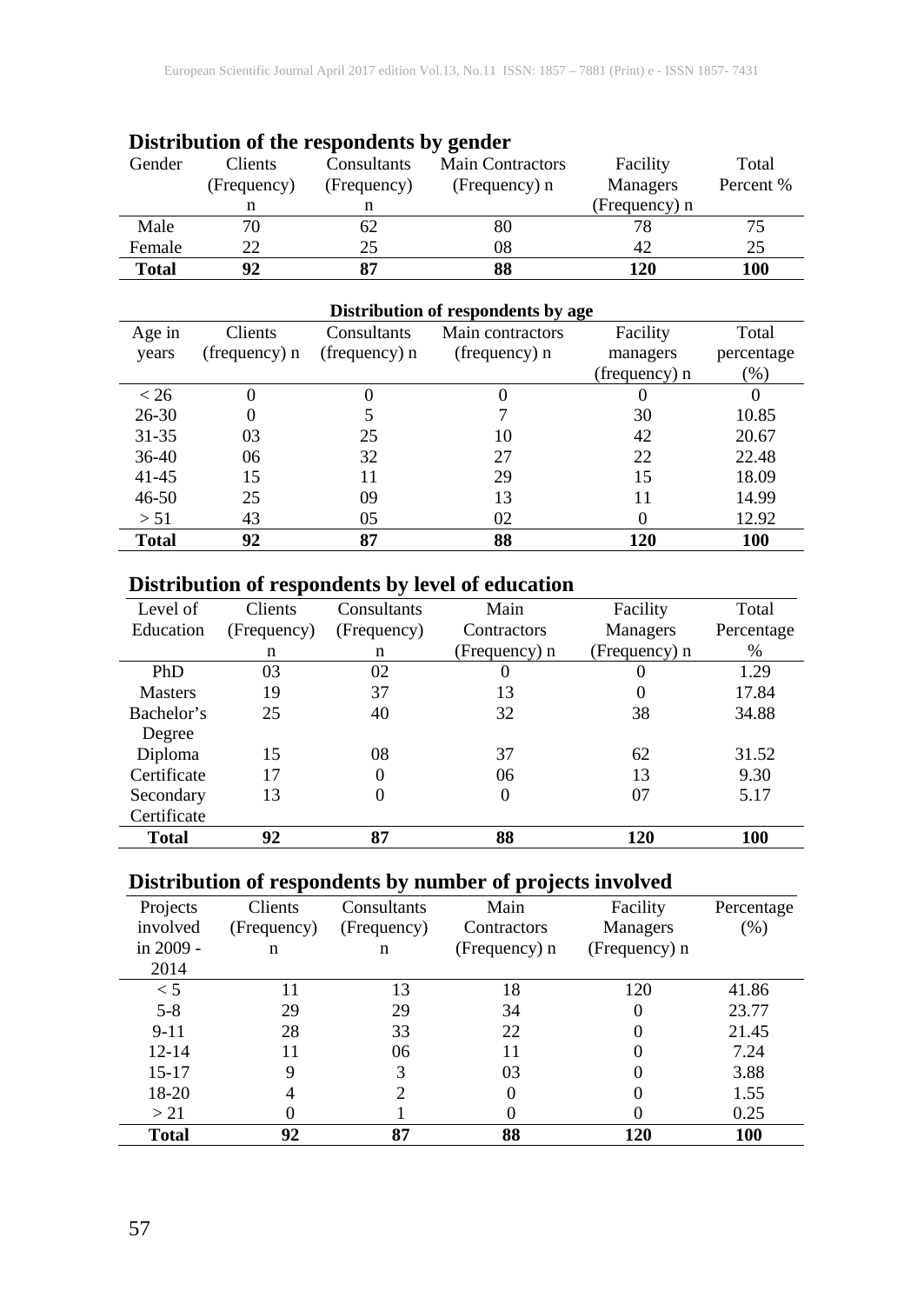The research findings in Table 3 indicated that 75% of the respondents were male while 25% of the respondents were female. These findings show that the housing construction industry in Kenya is dominated by male professionals. The highest number of women in this sector was observed from the facility managers' docket which had 42number whereas men were 78 in number. Though not mandatory and neither a requirement across all sectors, the constitution of Kenya requires that there should be at least a third of either gender in all forums, especially in elective posts! This requirement is slowly creeping in and getting roots across all governmental and non-governmental institutions.

On age, the findings in indicated that 10.85% of the respondents were between 26-30 years, 20.67% were between 31-35 years, 22.48% were between 36-40 years, 18.09% were between 41-45 years, 14.99% were between 46–50 years and 12.92% were 51 year and above. These findings shows that 68.5% of the professionals and project owners in the housing construction industry are above 36 years, hence experienced and knowledgeable in their respective fields. This trend implies that the older generation dominates this industry and not only affects building design and structure; but it also has a serious impact on the construction workforce. A great deal of knowledge and skills will be lost in the next few decades with fewer professionals lined up for replenishing the market.

On level of education, the research finding indicated that 1.29% of the respondents had a Ph.D. degree, 17.84% had master's degree, 34.88% had bachelor's degree, 31.52% had diploma, 9.30% had college certificate, whereas 5.17% had secondary school certificate. These findings show that majority of the respondents (34.88% and 31.52%) who dominated this industry had a bachelor's degree and college diploma, whereas those with Ph.D. and master's degree combined were 19.13%. Those respondents with college certificate combined with secondary school certificate as their highest qualification were 14.47%. The findings show that this industry is dominated by those with levels of education ranging from a bachelor's degree and a college diploma (66.4%). Those with education higher than the dominant group (master's and Ph.D. degree) were 19.13%, whereas, those below the dominant group (college diploma and secondary certificate) were 14.47%. From interviews with the selected respondents (consultants and main contractors), it was further revealed that the highest level of education (master's and Ph.D.) was solely by the consultants, whereas the dominant group (bachelor's degree and diploma) consisted mainly of the main group (bachelor's degree and diploma) consisted mainly of the main contractor and the clients. The group with the least education consisted mainly of the facility managers/caretakers.

On number of projects involved in, the research findings indicated that within the period under consideration, 41.86% of the respondents had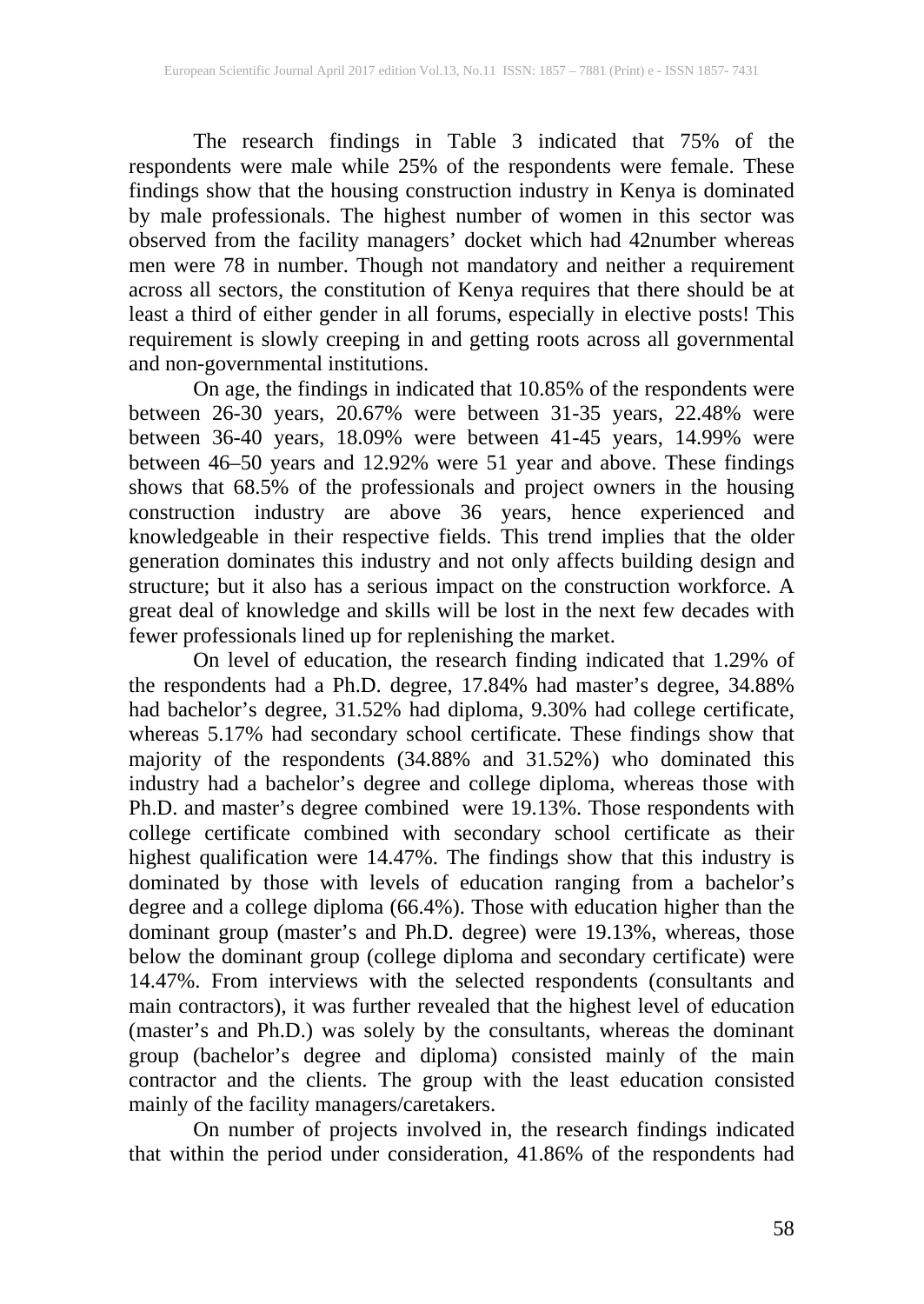been involved in less than 5 projects, 23.77 % involved in 5-8 projects, 21.45 % involved in 9-11 projects, 7.24 % involved in 12-14 projects, 3.88 % involved in 15-17 projects, 1.55 % involved in 18-20 projects, and 0.25 % involved in over 21 projects. These findings show that the respondents drawn from consultants and main contractors were involved in more than 9 projects at an average, as majority of clients (52/92) owned more than 9 projects. All facility managers were involved in less than 5 projects – to be specific, each facility manager represented only the gated community project in question. No facility manager who had more than one gated community project under their watch.

## **Tests of assumptions and analysis of Likert type of data**

Test of normality was conducted using Kolmogorov-Smirnov test statistics (KS-test) and Shapiro-Wilk test (SW-test). The variables of the study were further subjected to multi-collinearity testing using Variance Inflation Factor (VIF) and Tolerance Tests in the regression analysis. The values of Variance Inflation Factor (VIF) ranged from 1.00 to 4.6 which were within the criteria set by Meyers (1990), who suggest that VIF should be less than 10. The tolerance value was between 0.219 and 0.948 which was within Menard's (1995) criteria, who suggested that tolerance value of less than 0.1 can infer multi-collinearity. Further, referring to the rule of thumb by Garson (2008), the independent variable had a correlation of not more than 0.8, which suggested that there was no multi-collinearity. Garson (2008) posited that inter-correlation among variables of more than 0.8 indicates a possible problem of multi-collinearity.

Heteroscedasticity may occur when some variables are skewed and others are not. Further, measurement error can cause heteroscedasticity. Some respondents might provide more accurate responses than others, or there may occur sub-population differences or other interaction effects which may cause heteroscedasticity. Based on the assumptions of the classical linear regression model, the researcher will hold that there will be no issues of heteroscedasticity as the data have been assumed to be linear, and also normality distribution of the population has been checked by Kolmogorov-Smirnov and Shapiro-Wilk tests.

## **Analysis of Likert- type data and accounting for the error term**

In this study, the following Likert Scale was used: 1=To a very little extent; 2=To a little extent; 3=To a moderate extent; 4=To a great extent; and 5=To a very great extent. The following scale was also used: 1=Strongly Disagree; 2=Disagree; 3=Neutral; 4=Agree; and 5=Strongly Agree. It was also assumed that Likert-type data has equidistant so that parametric methods of data analysis can be used (Lantz, 2013). Carifio and Racco (2007)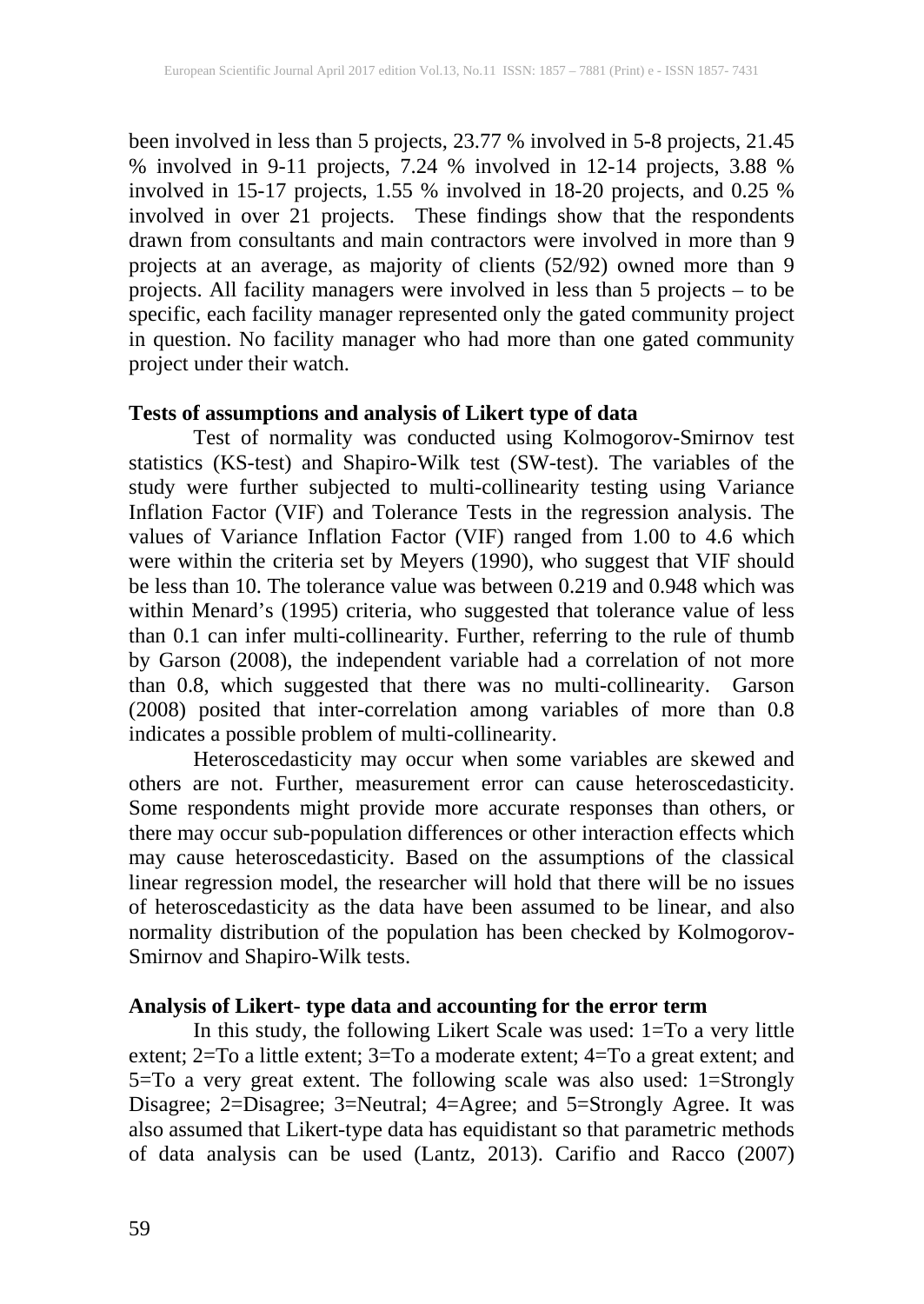indicates that when using a five point Likert scale the following is the scoring; strongly agree (SA) 4.2<SA<5.0; agree (A) 3.4<A<4.2; neutral (N) 2.6<N<3.4; disagree (DA) 1.8<DA<2.6 and strongly disagree (SDA) 1.0<SDA<1.8. The scale gives equidistant of 0.8. This weighting criterion was followed in data analysis of Likert-type of data in this study. The same scale was used successfully by Nganga (2014).

In order to minimize the error, the researcher ensured a complete understanding of all statistical techniques in use before creation of the question list. In this way, the survey questions will complement the planned data analysis, hence minimizing the error. Further, formulation of open ended questions to supplement the closed ended questions will make it difficult to overlook options from respondents, which in turn will complement the value of the results and reduce the error. All these tactics had been given consideration by the researcher to mitigate for the error term.

## **Analysis of project performance indicators in gated community housing construction**

Project performance in housing construction industry was identified in this study as the dependent variable. Budgeted cost, scheduled time, prescribed quality, safety and health, and clients' satisfaction were identified as indicators of project performance in housing construction industry. Respondents were given items rated on a five point Likert scale ranging from: strongly agree (SA); agree (A); neutral (N); disagree (DA); strongly disagree (SDA) from which to choose relating to each indicator. The findings are presented in Table 4

Table 4: Frequencies and percentages for project performance indicators in housing construction industry

| Statement                          | <b>SDA</b> | DA       | N        | A        | <b>SA</b> | Total   |
|------------------------------------|------------|----------|----------|----------|-----------|---------|
|                                    | $F$ $(\%)$ | $F$ (%)  | $F$ (%)  | $F(\%)$  | $F$ (%)   | $F(\%)$ |
|                                    |            |          |          |          |           | n       |
| Budget/Cost Related.               |            |          |          |          |           |         |
| Cost of the project(s) was as per  | 343        | 44       | $\Omega$ | $\Omega$ | 0         | 387     |
| initial budget for the project     | (88.6)     | (11.4)   | $\Omega$ | (0)      | (0)       | (100)   |
| No variation order (s) were raised | 303        | 84       | $\theta$ | $\Omega$ | 0         | 387     |
| for the project                    | (78.3)     | (21.7)   | (0)      | (0)      | (0)       | (100)   |
| No disagreements were raised on    | 168        | 189      | 30       | 0        | 0         | 387     |
| the valuation of work done         | (43.4)     | (48.8)   | (7.8)    | (0)      | (0)       | (100)   |
| No funding issues were raised      | $\theta$   | $\Omega$ | 27       | 287      | 73        | 387     |
| during the project time.           | (0)        | (0)      | (7)      | (74.1)   | (18.9)    | (100)   |
| Many provisional sums and prime    | $\theta$   | 0        | 42       | 334      | 11        | 387     |
| costs were factored                | (0)        | (0)      | (10.9)   | (86.3)   | (2.8)     | (100)   |
| Payments to the main contractor    | 20         | 329      | 38       | 0        | $\Omega$  | 387     |
| were released without delays.      | (5.2)      | (85.0)   | (9.8)    | (0)      | (0)       | (100)   |
|                                    |            |          |          |          |           |         |
| Time Related.                      |            |          |          |          |           |         |
|                                    |            |          |          |          |           |         |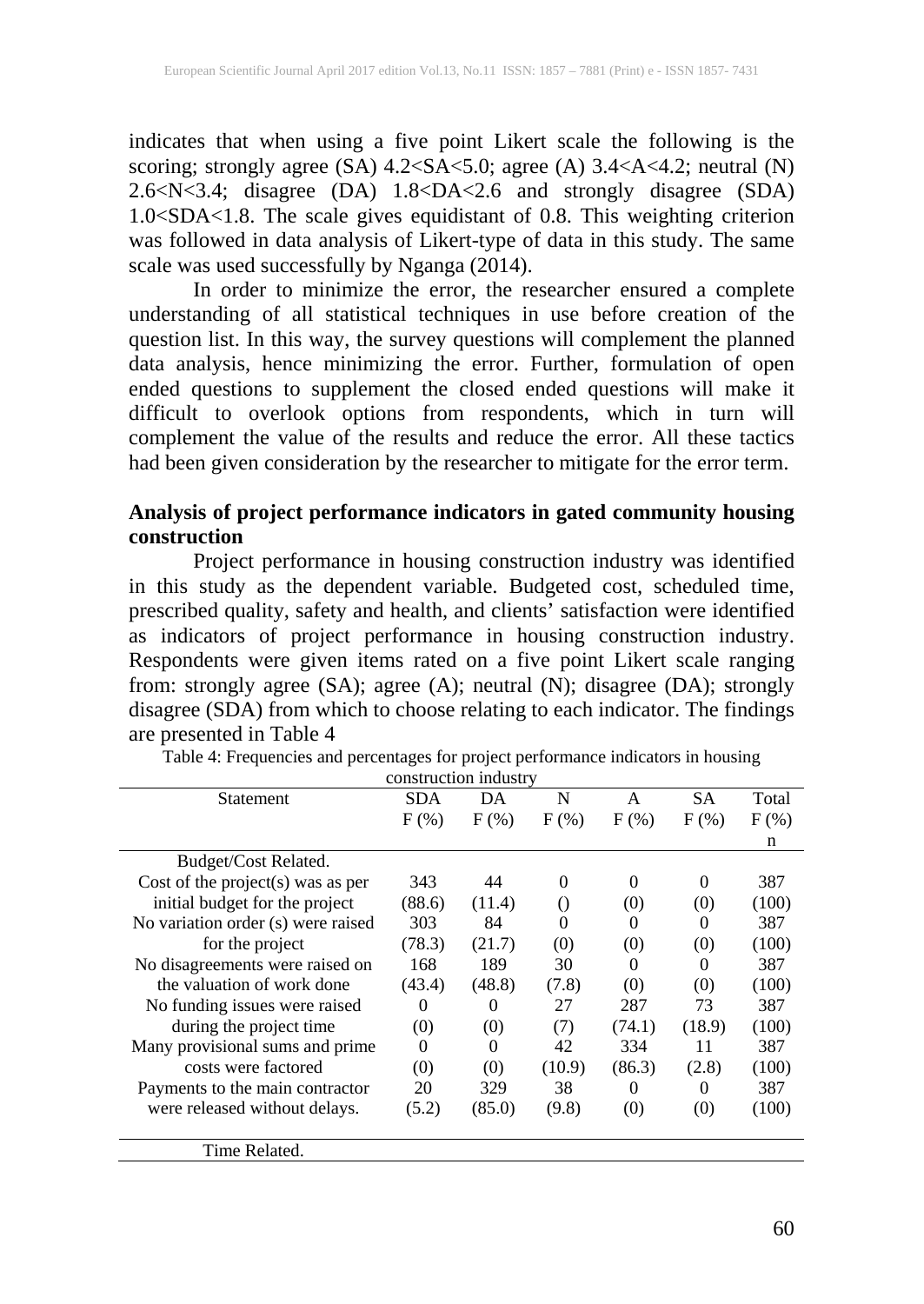| Project was not executed within                   | 0                       | $\boldsymbol{0}$ | 3                | 20             | 364              | 387          |
|---------------------------------------------------|-------------------------|------------------|------------------|----------------|------------------|--------------|
| the planned time                                  | (0)                     | (0)              | (0.8)            | (5.2)          | (94)             | (100)        |
| Set project duration was not                      | $\boldsymbol{0}$        | $\boldsymbol{0}$ | 7                | 13             | 367              | 387          |
| enough for the project                            | (0)                     | (0)              | (1.8)            | (3.4)          | (94.8)           | (100)        |
| There were delay in mobilization                  | $\overline{0}$          | 5                | 30               | 352            | $\theta$         | 387          |
| by the main contractor                            | (0)                     | (1.3)            | (7.8)            | (90.9)         | (0)              | (100)        |
| Many change requests were                         | 0                       | $\boldsymbol{0}$ | 8                | 321            | 58               | 387          |
| placed related to design                          | (0)                     | (0)              | (2.1)            | (82.9)         | (15)             | (100)        |
| There were lengthy routine of                     | $\mathbf{0}$            | $\mathbf{0}$     | $\mathbf{0}$     | 100            | 287              | 387          |
| government authorities                            | (0)                     | (0)              | (0)              | (25.8)         | (74.2)           | (100)        |
| Irregular attending of project                    | $\overline{0}$          | $\mathbf{0}$     | 0                | 75             | 312              | 387          |
| review meetings were recorded                     | (0)                     | (0)              | (0)              | (19.4)         | (80.6)           | (100)        |
|                                                   |                         |                  |                  |                |                  |              |
| Quality Related.                                  |                         |                  |                  |                |                  |              |
| There were issues arising from                    | $\boldsymbol{0}$        | 55               | 33               | 299            | $\boldsymbol{0}$ | 387          |
| quality of materials                              | (0)                     | (14.2)           | (8.5)            | (77.3)         | (0)              | (100)        |
| Many re-work issues were raised                   | $\mathbf{0}$            | 79               | 35               | 273            | $\boldsymbol{0}$ | 387          |
|                                                   | (0)                     | (20.4)           | (9.1)            | (70.5)         | (0)              | (100)        |
| Inspection schedules were not                     | $\boldsymbol{0}$        | 75               | 11               | 301            | $\boldsymbol{0}$ | 387          |
| followed                                          | (0)                     | (19.4)           | (2.8)            | (77.8)         | (0)              | (100)        |
| Changes in drawings and                           | 0                       | 95               | 32               | 260            | $\mathbf{0}$     | 387          |
| specifications were many                          | (0)                     | (24.5)           | (8.3)            | (67.2)         | (0)              | (100)        |
| Inadequate skill of contractor's staff            | $\mathbf{0}$            | 99               | 42               | 246            | $\boldsymbol{0}$ | 387          |
| were noticed                                      | (0)                     | (25.6)           | (10.9)           | (63.5)         | (0)              | (100)        |
| There were frequent design changes                | $\boldsymbol{0}$        | $\overline{0}$   | 39               | 267            | 81               | 387          |
|                                                   | (0)                     | (0)              | (10.1)           | (69)           | (20.9)           | (100)        |
|                                                   |                         |                  |                  |                |                  |              |
| Safety and Health Related.                        |                         |                  |                  |                |                  |              |
| No fatalities were reported during the            | $\overline{0}$          | $\overline{0}$   | $\boldsymbol{0}$ | $\overline{4}$ | 383              | 387          |
| project time                                      | (0)                     | (0)              | $\bigcirc$       | (1)            | (99)             | (100)        |
| No injury compensation issues were                | 0                       | 87               | 40               | 260            | 0                | 387          |
| raised                                            | $\left( \right)$        | (22.5)           | (10.3)           | (67.2)         | (0)              | (100)        |
| No work related injuries were reported            | 0                       | 78               | 13               | 296            | $\mathbf{0}$     | 387          |
| Safety orientation and talks were                 | (0)<br>$\boldsymbol{0}$ | (20.2)<br>0      | (3.4)<br>18      | (76.4)<br>67   | (0)<br>302       | (100)<br>387 |
| mandatory                                         | (0)                     | (0)              | (4.7)            | (17.3)         | (78)             | (100)        |
| Use of personal protective equipment              | $\overline{0}$          | $\overline{0}$   | $\overline{0}$   | 97             | 290              | 387          |
| (PPE's) was a must                                | (0)                     | (0)              | (0)              | (25.1)         | (74.9)           | (100)        |
| Daily Pre-task planning before start of           | $\boldsymbol{0}$        | $\boldsymbol{0}$ | 40               | 127            | 220              | 387          |
| work with the team (s) was done                   | (0)                     | (0)              | (10.3)           | (32.8)         | (56.9)           | (100)        |
| Permits were issued for working at                | $\boldsymbol{0}$        | $\boldsymbol{0}$ | 50               | 187            | 150              | 387          |
| heights                                           | (0)                     | (0)              | (12.9)           | (48.3)         | (38.8)           | (100)        |
| Scaffolding, personal fall arrest systems         | $\boldsymbol{0}$        | 31               | 65               | 72             | 219              | 387          |
| (PFAS), and Ladders had an inspection<br>schedule | (0)                     | (8)              | (16.8)           | (18.6)         | (56.6)           | (100)        |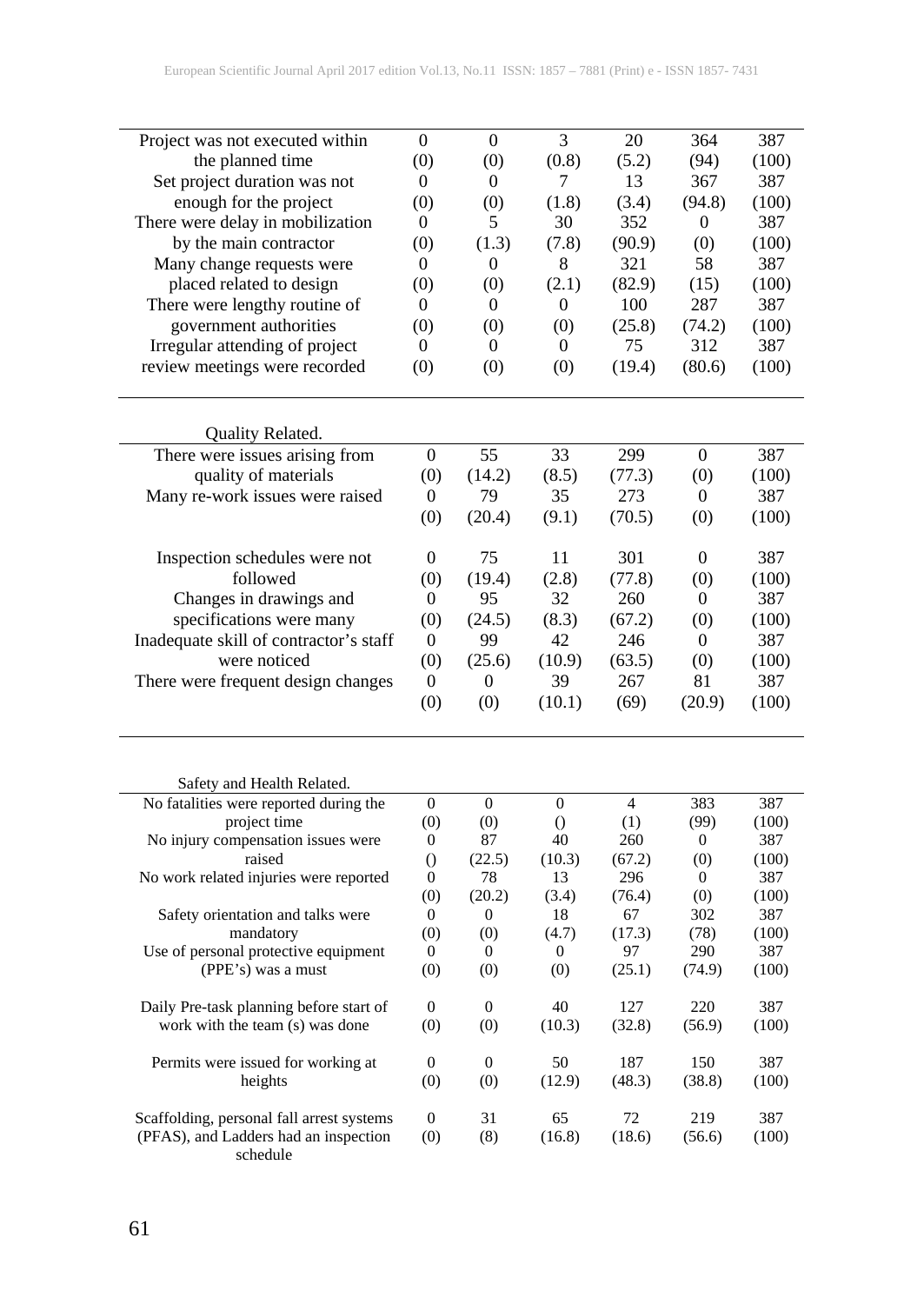| Permits were issued for working in<br>confined space | $\Omega$<br>(0)     | 14<br>(3.6)         | 33<br>(8.5)    | 193<br>(49.9) | 147<br>(38)   | 387<br>(100) |
|------------------------------------------------------|---------------------|---------------------|----------------|---------------|---------------|--------------|
| Permits were issued for hot works                    | $\mathbf{0}$<br>(0) | 20<br>(5.2)         | 29<br>(7.5)    | 189<br>(48.8) | 149<br>(38.5) | 387<br>(100) |
| Safety officer was required full time at<br>site     | $\Omega$<br>(0)     | $\mathbf{0}$<br>(0) | 60<br>(15.5)   | 177<br>(45.7) | 150<br>(38.8) | 387<br>(100) |
| Client satisfaction related.                         |                     |                     |                |               |               |              |
| No repeat jobs after completion                      | $\mathbf{0}$        | 60                  | $\overline{0}$ | 327           | $\Omega$      | 387          |
|                                                      | (0)                 | (15.5)              | (0)            | (84.5)        | (0)           | (100)        |
|                                                      |                     |                     |                |               |               |              |
| No legal issues raised by owner                      | $\mathbf{0}$        | 314                 | $\mathbf{0}$   | 73            | $\Omega$      | 387          |
|                                                      | (0)                 | (81.1)              | (0)            | (18.9)        | (0)           | (100)        |
| Defects liability for workmanship was set            | $\Omega$            | $\mathbf{0}$        | $\overline{0}$ | 69            | 318           | 387          |
| for more than six months                             | (0)                 | (0)                 | (0)            | (17.8)        | (82.2)        | (100)        |
|                                                      |                     |                     |                |               |               |              |
| Client was satisfied with final finishes of          | $\Omega$            | 54                  | $\overline{0}$ | 333           | $\Omega$      | 387          |
| the facility (s)                                     | (0)                 | (14)                | (0)            | (86)          | (0)           | (100)        |
|                                                      |                     |                     |                |               |               |              |
| There was smooth information                         | $\Omega$            | 171                 | $\overline{0}$ | 216           | $\Omega$      | 387          |
| coordination between owner and project<br>parties    | (0)                 | (44.2)              | (0)            | (55.8)        | (0)           | (100)        |
| No Conflicts encountered among                       | $\mathbf{0}$        | 91                  | 33             | 263           | $\Omega$      | 162          |
| involved parties                                     | (0)                 | (23.5)              | (8.5)          | (68)          | (0)           | (100)        |
|                                                      |                     |                     |                |               |               |              |

The research findings in Table 4, based on the project budgeted cost show that 88.6% of the respondents indicated that they strongly disagreed with the statement that projects completed as per initial budget, 78.3% strongly disagreed that there were no variation orders raised for their projects, 48.8% disagreed with the statement that there were no disagreements raised on the valuation of work done at their projects, 74.1% agreed that no funding issues were raised during their project time, 86.3% agreed there were many provisional sums and prime costs factored in their projects, and 85.0% disagreed with the statement that payments to the main contractor were released without delays.

On project schedule, the research findings on Table 4 show that majority of the respondents strongly agreed that the projects were not executed within the planned time (94.0%), set project duration was not enough for the project (94.8%), there were lengthy routine of government authorities (74.2%), and irregular attending of project review meetings were recorded (80.6%); agreed there were delays in mobilization by the main contractor (90.9%), and many change requests were placed related to design (82.9%). These research findings imply that there were schedule delays and the initial schedule was not antiquate to complete the project. Government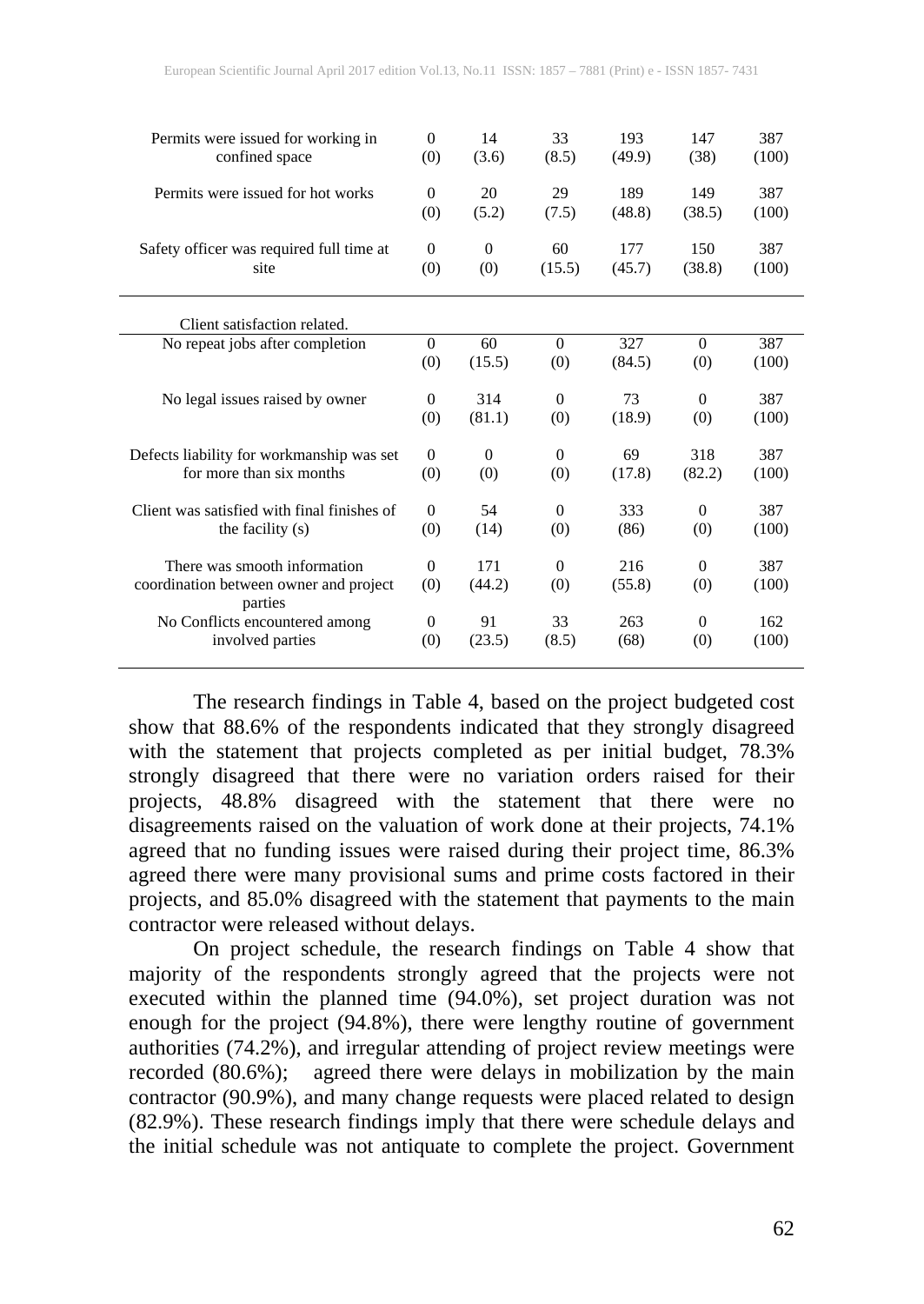routine and permitting process is depicted as a bottleneck in meeting the initial project schedule due to lengthy and tedious procedures. Project review meetings with all stakeholders is implied to be an issue as absenteeism is noted and said to affect effective implementation of the project schedule. Finally, delays in mobilization from the main contractor and many change request schedules raised by the contractor due to design constructability were also cited as issues contributing to delay in meeting the project schedule as per the initial plan. From the open ended questions, the respondents were in agreement with the questionnaire respondents as they cited performance challenges as among others as; lengthy government routine in permits processing, delay in main contractor mobilization, and many changes from the original design and scope through change requests. This reflects that both interviewed respondents and those from the questionnaires were in agreement that project performance in meeting the initial timeline was a real issue.

Based on the quality related indicator, the research findings in Table 4 show that 73.3% of the respondents agreed that there were issues arising from quality of materials, 70.5% agreed that many re-work issues were raised, 77.8% agreed that inspection schedules were not followed, 67.2% agreed that changes in drawings and specifications were many, 63.5% agreed that inadequate skill of contractor's staff were noticed, and 69.0% agreed that there were frequent design changes in their project (s). The findings indicate that the respondents were in agreement that quality related issues touching on materials, re-works, missed inspection schedules, changes in drawings and specifications, inadequate skills of the contractors' staff, and frequent design change. All these put together are giving rise to the fact that the projects had quality issues.

On safety and health, the research findings in Table 4 show that majority of the respondents strongly agreed with the statement(s) that no fatalities were reported during the project time (99%), safety orientation and talks were mandatory (78%), use of personal protective equipment (PPE's) was a must (74.9%), daily pre-task planning before start of work with the team (s) was done (56.9%), and scaffolding, personal fall arrest systems (PFAS), and Ladders had an inspection schedule (56.6%). The remaining portion of the respondents agreed with the statement(s) that, no injury compensation issues were raised (67.2%), no work related injuries were reported (76.4%), permits were issued for working at heights (48.3%), permits were issued for working in confined space (49.9%), permits were issued for hot works (48.8%) and safety officer was required full time at site  $(47.5\%)$ .

The findings imply that the projects were delivered within specified safety and health parameters as respondents pointed out – no fatalities, safety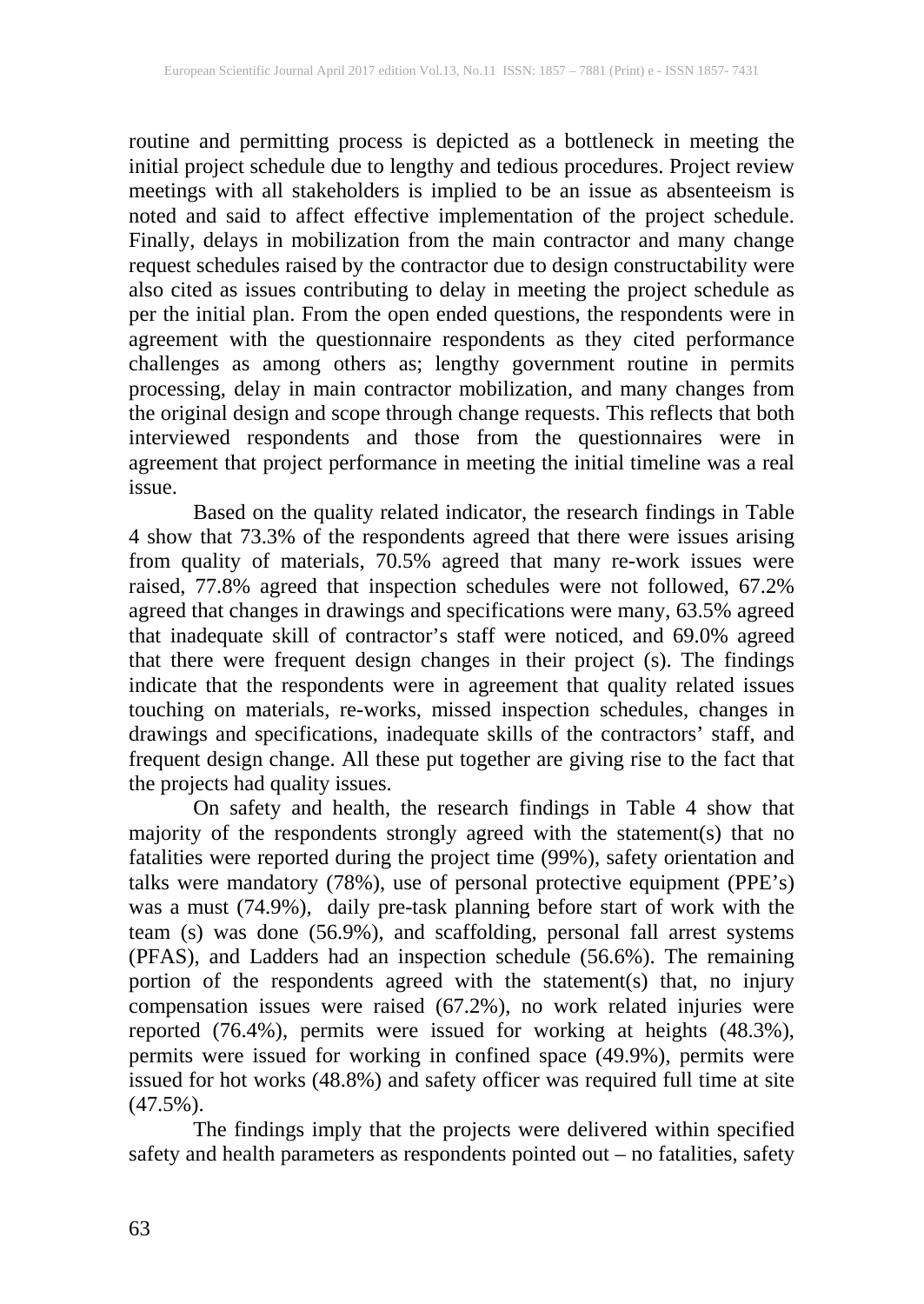orientation and safety talks were mandatory, use of PPE's was mandatory, daily pre-task plans were done before starting the work, scaffolding, personal fall arrest systems as well as ladders had an inspection schedules, no injury compensation issues were raised, no work related injuries were reported, permits were issued for working at heights, confined spaces and for hot works, and a full time safety and health officer. This further indicates that safety and health is highly regarded as an indicator of project performance, and measures and checks have been put in place at the construction sites to prevent injuries at the working sites.

On Client satisfaction, the research findings in Table 4 show that 84.5% of the respondents indicated that there were no repeat jobs after completion, 81.1% disagreed there were no legal issues raised by owner, 82.2% strongly agreed defects liability for workmanship was set for more than six months, 86% agreed client was satisfied with final finishes of the facility (s), 55.8% agreed there was smooth information coordination between owner and project parties, and 68% agreed no conflicts were encountered among involved parties. The respondents' results portray that the projects were delivered within above average quality based on how each item was scored; a small percentage (15.5%) indicated that there were repeat jobs after completion, 18.9% agreed there were legal issues raised by the owner, 17.8% agreed defects liability for workmanship was set for more than months, 14% disagreed the client was satisfied with the final finishes of the facilities, 44.2% disagreed there was smooth information coordination between owner and project parties, and 23.5% disagreed with the statement that there were no conflicts among project parties. These findings imply that client satisfaction though highly rated was wanting and needed to be addressed for projects to deliver as per the clients' expectation.

# **Overall analysis on Project performance indicators**

The overall findings on the project performance indicators in gated community housing construction industry is shown in Table 5 Table 5: Means and standard deviations for project performance indicators

| I able 5. Means and standard deviations for project performance indicators |     |     |     |      |      |  |  |  |
|----------------------------------------------------------------------------|-----|-----|-----|------|------|--|--|--|
| Indicator                                                                  | n   | Min | Max | М    | SD   |  |  |  |
| Budgeted cost                                                              | 387 |     |     | 2.40 | 0.27 |  |  |  |
| Scheduled time                                                             | 387 |     |     | 4.01 | 0.19 |  |  |  |
| Prescribed quality                                                         | 387 |     |     | 3.48 | 0.55 |  |  |  |
| Safety & Health                                                            | 387 |     |     | 4.33 | 0.45 |  |  |  |
| Client satisfaction                                                        | 387 |     |     | 3.53 | 0.54 |  |  |  |
| Overall composite<br>index                                                 | 387 |     |     | 3.55 | 0.20 |  |  |  |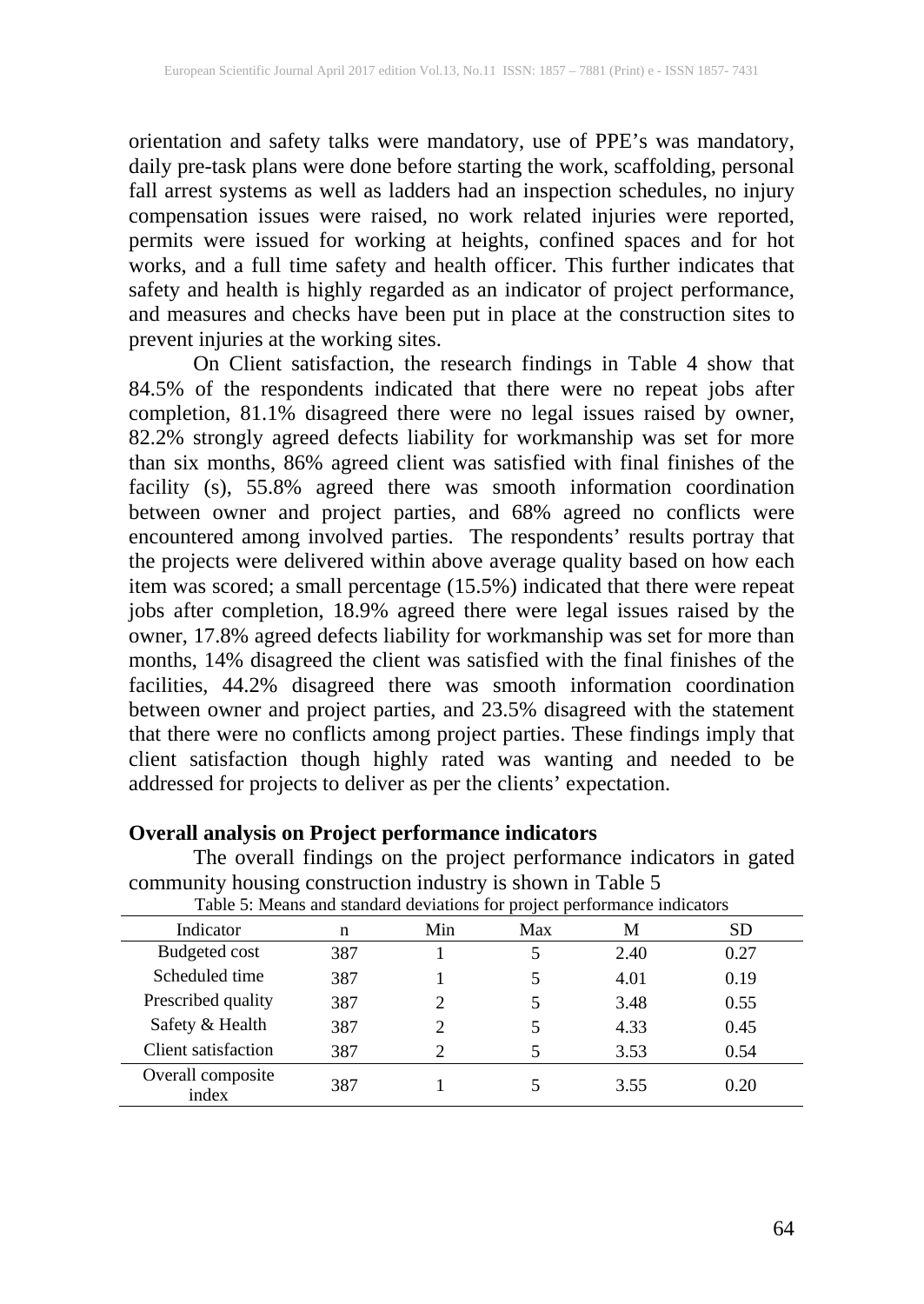The research findings in Table 5show that the mean score for the five performance indicators was 3.55 and standard deviation of 0.20.Based on individual composite implementation mean and standard deviation for each indicator; to a very great extent (M=4.33, SD=0.45) projects did perform in health and safety issues; to a great extend projects did perform as per scheduled time, prescribed quality, and client satisfaction (M=4.01, SD=0.19), (M=3.48, SD=0.55), and (M=3.53, SD=0.54) respectively, and to a low extend projects did perform as per budgeted cost (M=2.40, SD=0.27).

From the observed small standard deviations, the implication is that the respondents were concentrated around the mean and didn't have significant variations. The respondents scored the items at or close to the center of the scoring scale. The overall composite index for the indicators combined takes and follows the same trend, portraying a concentration of the responses around the mean. The group of respondents being studied emerged to have a similar scoring trend that did not have a wide variation from the mean, and the results generally imply that the project indicators combined were highly regarded by the respondents and needed to be taken into consideration to have projects in housing construction industry perform as per client and other stakeholders' satisfaction.

From the open ended questionnaire items, the researcher had required the respondents to list two performance challenges encountered in implementation of gated community housing projects, and suggest ways in which implementation of gated community housing projects could be made more effective. The summary of the research findings from the responses indicated that the respondents had similar answers to the closed ended questions in the questionnaire. The responses were in agreement with the closed ended questionnaire items. The respondents listed schedule and budget overruns, design constructability issues resulting to many changes from the initial plan, unrealistic project schedule that do not take into account all the tasks required to deliver the project, quality issues of the finished product resulting to client dissatisfaction. Suggesting ways in which implementation of gated community housing projects can be made more effective, the respondents listed the following; development of a project schedule that takes care of all tasks required to deliver the project, matching tasks with resources and required skill to execute them, employing a sound pre-construction planning process to come up with a workable project schedule, development of a quality system and procedure to achieve the desired level of quality, coming up with regular site project review meeting to evaluate progress with the concerned stakeholders, and use of computer aided design tool (CAD) to makes the project designs accurate and easy to store for referencing purposes. The responses were complimentary to the closed ended questionnaire items' responses.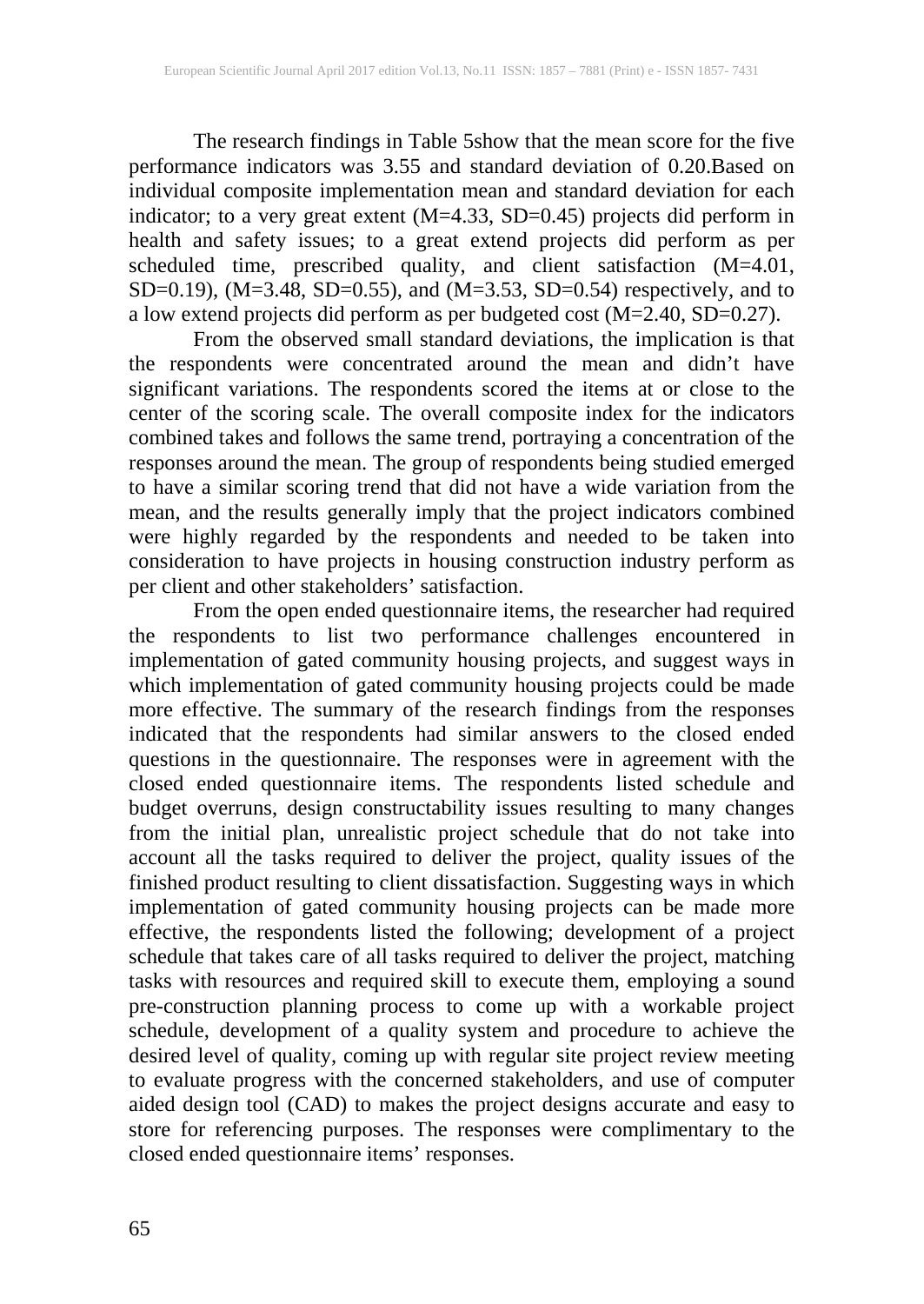For triangulation purposes, the researcher also had items related to the project performance indicators in the standardized interview guide which were meant for consultants and main contractors. The research findings from the respondents showed that the interview with the consultants and the main contractors produced results that were in agreement with those given for the open ended questionnaire items and also complimented the results to the closed ended questionnaire items though in a different version.

#### **Influence of technological environment on project performance**

The respondents were requested to indicate the extent to which technological environment influenced performance in the housing construction industry. They were given seven items rated on a five point Likert scale. The responses are presented in Table 6 and Table 7

| Table 6: Frequencies and percentages for technological environment |                   |                |          |         |         |         |
|--------------------------------------------------------------------|-------------------|----------------|----------|---------|---------|---------|
| Statement                                                          | <b>VLE</b>        | LE             | ME       | GЕ      | VGE     | Total   |
|                                                                    | $F$ (%)           | $F$ (%)        | $F(\%)$  | $F(\%)$ | $F(\%)$ | $n$ (%) |
| Project used locally made plant                                    | $\Omega$          | $\Omega$       | $\Omega$ | 77      | 310     | 387     |
| and equipment (Not imported)                                       | (0)               | (0)            | (0)      | (19.9)  | (80.1)  | (100)   |
|                                                                    |                   |                |          |         |         |         |
| Skills were available for                                          | $\Omega$          | $\theta$       | 35       | 302     | 50      | 387     |
| operation of the plant and                                         | (0)               | (0)            | (9)      | (78.1)  | (12.9)  | (100)   |
| equipment                                                          |                   |                |          |         |         |         |
| Team members with necessary                                        | $\Omega$          | $\theta$       | 34       | 320     | 33      | 387     |
| skills to operate and use the plant                                | (0)               | (0)            | (8.8)    | (82.7)  | (8.5)   | (100)   |
| equipment were available                                           |                   |                |          |         |         |         |
| Use of Information and                                             | $\Omega$          | $\theta$       | 49       | 99      | 239     | 387     |
| Communication technology                                           | (0)               | (0)            | (12.6)   | (25.6)  | (61.8)  | (100)   |
| (ICT) was satisfactory                                             |                   |                |          |         |         |         |
| Computer Aided Drafting (CAD)                                      | $\Omega$          | $\theta$       | 25       | 25      | 337     | 387     |
| was used                                                           | (0)               | (0)            | (6.5)    | (6.5)   | (87)    | (100)   |
| 3D visual illustrations - Building                                 | $\Omega$          | $\Omega$       | 0        | 137     | 250     | 387     |
| Information Modelling, was                                         | (0)               | (0)            | (0)      | (35.4)  | (64.6)  | (100)   |
| used.                                                              |                   |                |          |         |         |         |
| Electronic mails and                                               | $\theta$          | $\overline{0}$ | $\theta$ | 54      | 333     | 387     |
| communication was used                                             | $\left( 0\right)$ | (0)            | (0)      | (14)    | (86)    | (100)   |

The research findings on Table 6 show that majority of the respondents indicated that to a very great extent their projects used locally made plant and equipment (80.1%), to a great extent skills were available for operation of the plant and equipment (78.1%), to a great extent team members with necessary skills to operate and use the plant equipment were available (82.7%), to a very great extent use of information and communication technology (ICT) was satisfactory (61.8%), to a very great extent Computer Aided Drafting (CAD) was used (87%), to a very great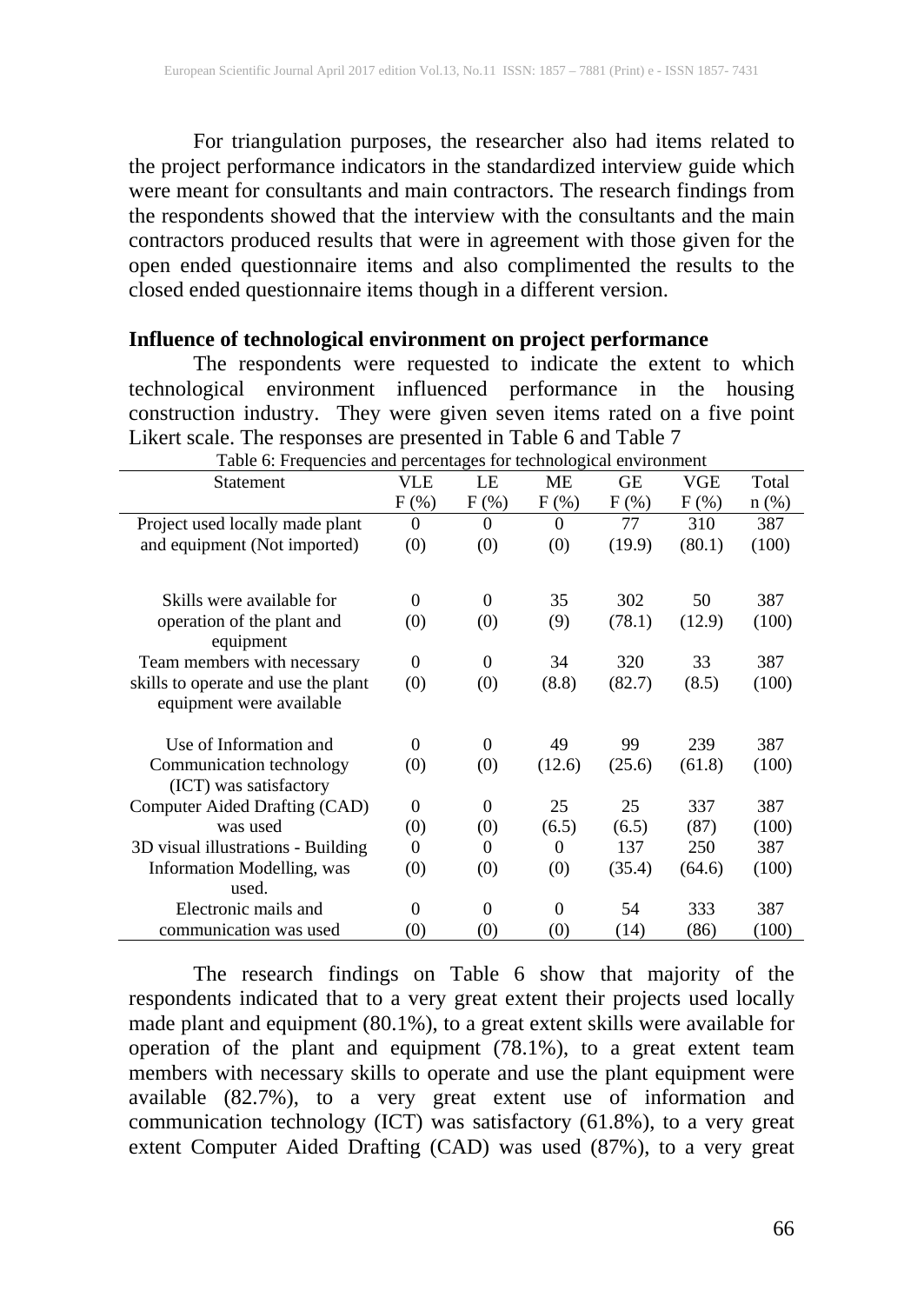extend 3D visual illustrations - Building Information Modelling, was used (64.6%), and to a very great extent electronic mails and communication was used (86%). However, a small part of the respondents had a slightly different opinion; availability of skills to operate plant and equipment (9%), use of ICT (12.6%), and use of computer aided drafting (6.5%) was rated 'to a moderate extent' when all the others had a rating above 'to a great extent'. This implied that in some of the projects there were issues with these items and they needed to be addressed to have all the respondents operate at a common and level ground.

| <b>Statement</b>                               | n   | Min | Max | M    | SD.  |
|------------------------------------------------|-----|-----|-----|------|------|
| Project used locally made plant and            | 387 | 4   | 5   | 4.81 | 0.40 |
| equipment (Not imported)                       |     |     |     |      |      |
| Skills were available for operation of the     | 387 | 3   | 5   | 4.04 | 0.47 |
| plant and equipment                            |     |     |     |      |      |
| Team members with necessary skills to          | 387 | 3   | 5   | 4.00 | 0.43 |
| operate and use the plant equipment were       |     |     |     |      |      |
| available                                      |     |     |     |      |      |
| Use of Information and Communication           | 387 | 3   | 5   | 4.50 | 0.71 |
| technology (ICT) was satisfactory              |     |     |     |      |      |
| Computer Aided Drafting (CAD) was used         | 387 | 3   | 5   | 4.62 | 0.71 |
| 3D visual illustrations - Building Information | 387 | 4   | 5   | 4.65 | 0.48 |
| Modelling, was used.                           |     |     |     |      |      |
| Electronic mails and communication was         | 387 | 4   | 5   | 4.86 | 0.35 |
| used                                           |     |     |     |      |      |
| Extent to which technology environment         | 387 | 3   | 5   | 4.50 | 0.31 |
| influence performance in housing               |     |     |     |      |      |
| construction industry                          |     |     |     |      |      |

Table 7: Means and standard deviations for technological environment

The research findings in Table 7show that the mean score for the seven statements for technological environment was 4.50 and standard deviation of 0.31.From individual items' mean and standard deviation, it is clear that respondents agreed that to a very great extent their projects used locally made plant and equipment (M=4.80, SD=0.40), to a great extent skills were available for operation of the plant and equipment (M=4.04, SD=0.47), to a great extent team members with necessary skills to operate and use the plant equipment were available (M=4.0, SD=0.43), to a very great extent use of information and communication technology (ICT) was satisfactory (M=4.49, SD=0.71), to a very great extent Computer Aided Drafting (CAD) was used (M=4.62, SD=0.71), to a very great extend 3D visual illustrations - Building Information Modelling, was used (M=4.65, SD=0.48), and to a very great extent electronic mails and communication was used  $(M=4.86, SD=0.34)$ .

The findings show that the standard deviations are all lying approximately one standard deviation away from the mean. The overall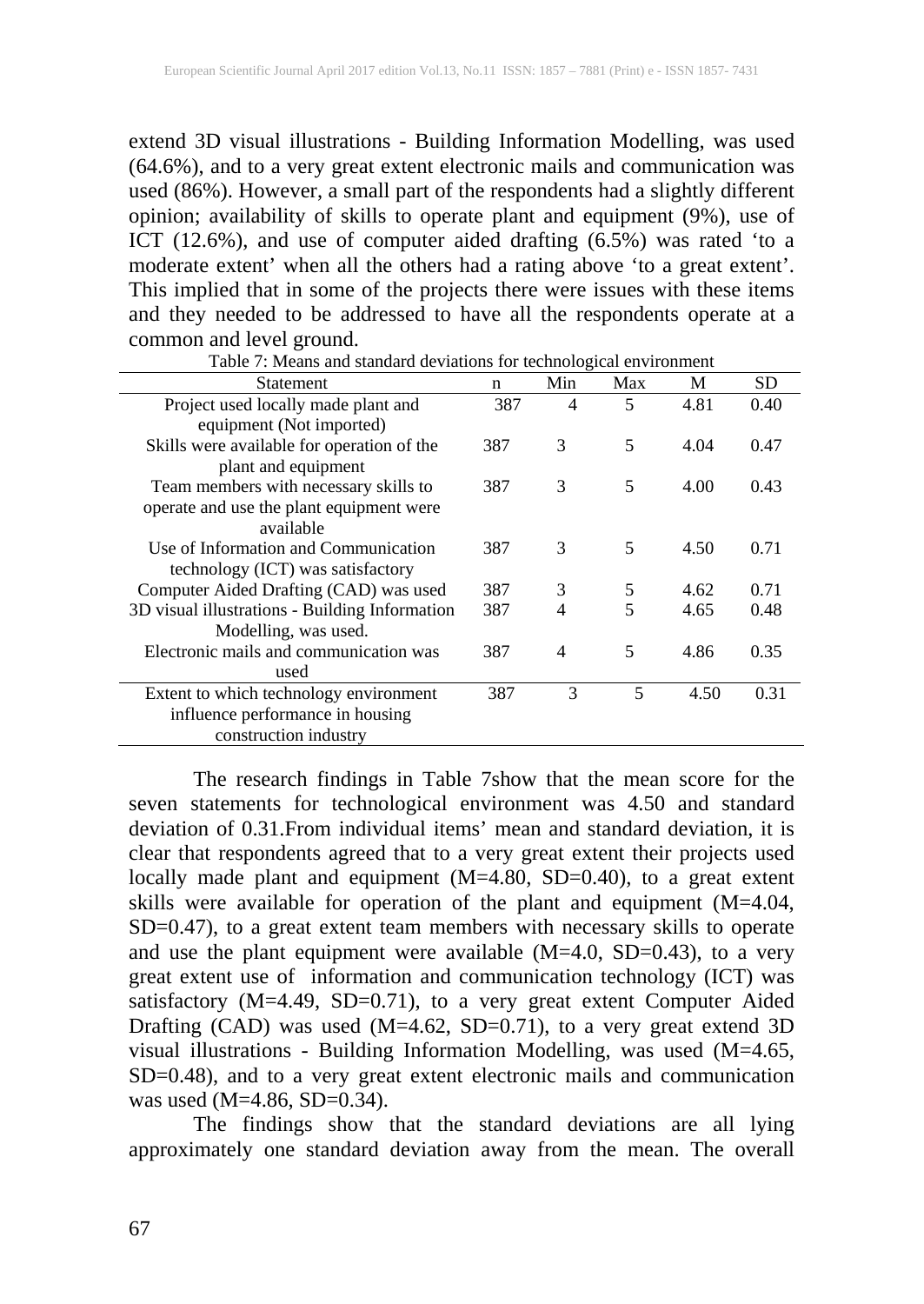mean and standard deviation  $(M = 4.5, SD = 0.31)$  imply that the respondents had responses which were not scattered away from the mean. They were in agreement and of the same mind regarding the issues raised through the questionnaires, hence their responses concentrated around the mean. These research findings imply that technological environment is widely used in housing construction industry, and has an influence on project performance.

Table 8: Correlation table for technology environment and project performance Technology Environment Performance of housing construction projects Pearson Correlation 0.428<sup>\*\*</sup> Sig. (2-tailed) 0.000 N 387

\*\* Correlation is significant at the 0.01 level (2-tailed).

The correlation results in Table 8 indicate a correlation of 0.428 and a significance of 0.000 (two tailed test), implying a positive and significant coefficient. The results indicate presence of a moderate positive and significant relationship between technological environment and performance of gated community housing projects in Nairobi County, Kenya (r=0.499, pvalue<0.01). Therefore, technological environment can be said to have a positive moderate and significant relationship with project performance in housing construction industry.

## **Inferential analysis of influence of technology environment on performance of gated community housing projects**

The objective of the study was to determine the extent to which technological environment influences performance of gated community projects in Nairobi County, Kenya. Technological environment in housing construction industry projects was the independent variable in the study. The null hypothesis  $(H_0:$  Technological environment has no significant influence on the performance of gated community projects in Nairobi County, Kenya) was tested using the following linear regression model:  $Y = a + \beta_2 X1 + e$ 

Where; Y= Project performance in gated community projects a=constant β₂= Beta coefficient X1= Technology environment  $e=$  error term

The results are presented in Table 9.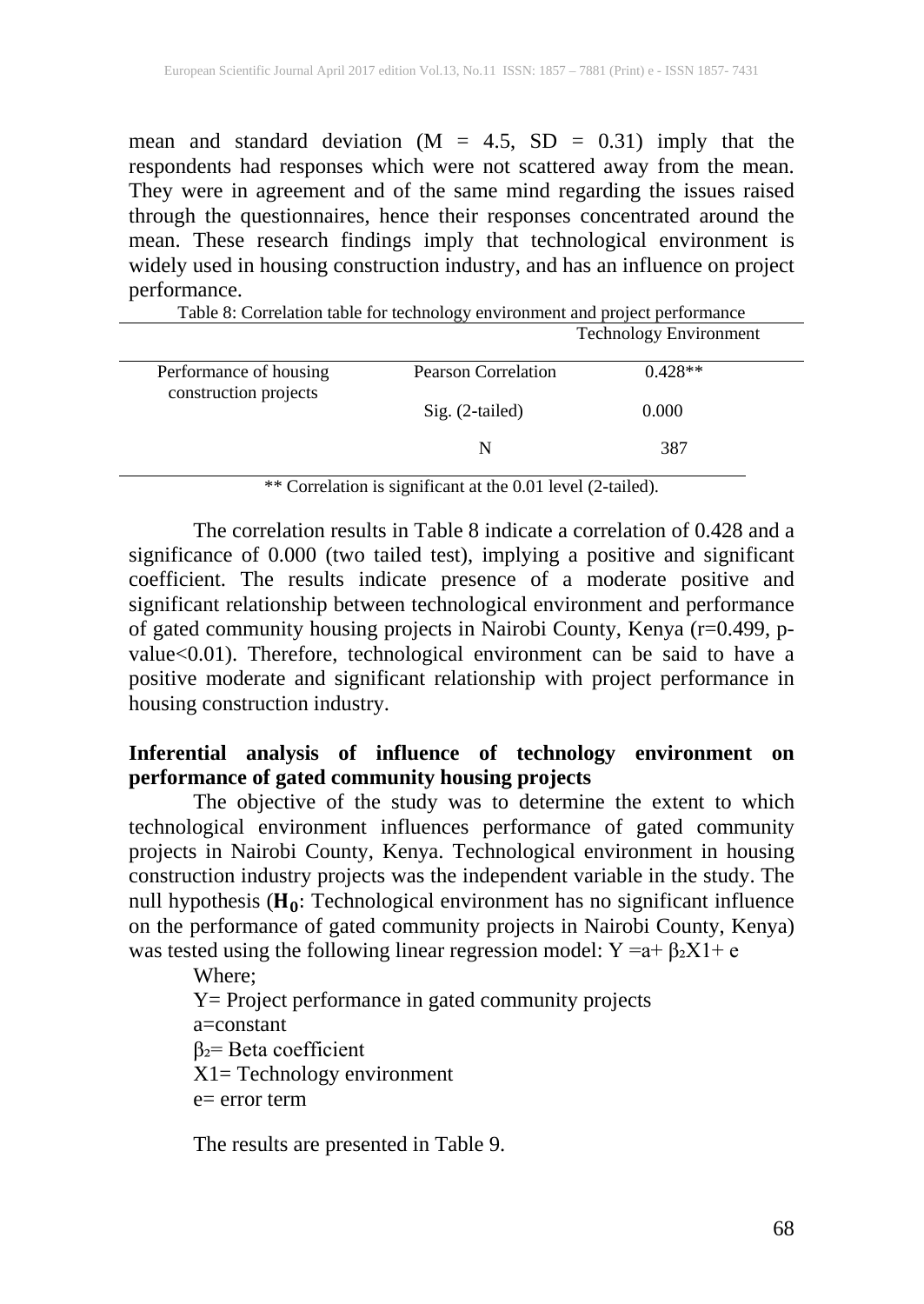|             | gated community housing projects |                |                                                                     |        |         |  |  |
|-------------|----------------------------------|----------------|---------------------------------------------------------------------|--------|---------|--|--|
| Model       |                                  | Unstandardized | Standardized                                                        |        | P-Value |  |  |
|             |                                  | Coefficients   | Coefficients                                                        |        |         |  |  |
|             | B                                | Std. Error     | Beta                                                                |        |         |  |  |
| Constant    | 1.512                            | 0.136          |                                                                     | 11.105 | 0.000   |  |  |
| Technology  | 0.136                            | 0.29           | 0.327                                                               | 4.578  | 0.000   |  |  |
| environment |                                  |                |                                                                     |        |         |  |  |
|             |                                  |                | Predictors: (Constant), Technology environment                      |        |         |  |  |
|             |                                  |                | Dependent Variable: Performance in gated community housing projects |        |         |  |  |
|             | $R = 0.559$                      |                |                                                                     |        |         |  |  |
|             | R square $=0.312$                |                |                                                                     |        |         |  |  |
|             |                                  |                | $t = 4.758$ at level of significance $p = 0.000 < 0.05$             |        |         |  |  |

Table 9: Regression results of influence of technological environment on performance of gated community housing projects

The study findings in Table 9 show that r is equal to 0.559, indicating that Technological environment has a moderately strong influence on performance in gated community housing projects. The value of r squared is 0.312, indicating that technological environment explains 31.2% of the variation in the performance in gated community housing projects in Nairobi County, Kenya. The  $\beta$  coefficient is 0.327, indicating that technology environment had statistically significant influence on the performance of gated community housing projects ( $\beta$ =0.327, t= 4.758, p=0.000<0.05). Considering the p value, it can be noted that the p value for technological environment (p=0.000) is statistically significant. The β value imply that one unit change in performance in gated community housing project is associated with 32.7% changes in technological environment.

The overall t=4.578 with  $p = 0.000 \le 0.05$  suggested that there was a statistically significant relationship between technological environment and performance in gated community housing projects in Nairobi County, Kenya. Based on the research findings we reject the null hypothesis which stated that technological environment has no significant influence on the performance of gated community projects in Nairobi County, Kenya and conclude that technological environment has a statistically significant influence on the performance of gated community projects in Nairobi County, Kenya. Using the statistical findings the regression model can be substituted as follows;

 $Y= 1.512+0.327 X1 + e$ 

Where;

Y= Project performance in gated community projects

X1= Technological environment

 $e = error term$ 

Findings from this study agree with Ikechukwu et al (2011) that technological environment has a relationship with project performance. The findings also support Juliet and Ruth (2014), who argued that to a great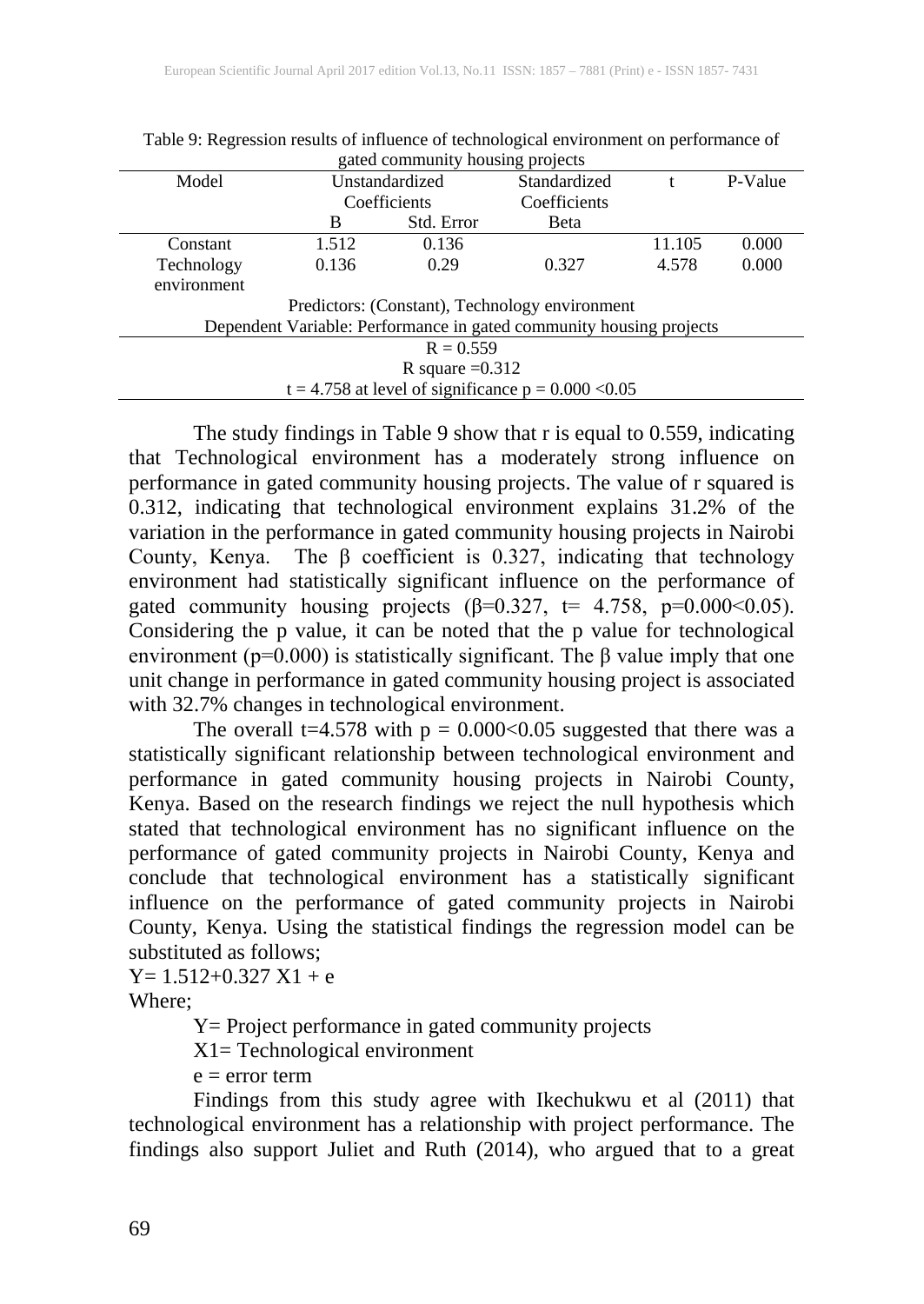extend technological environment has an influence on housing construction projects by giving out a clear picture of the completed houses in advance by use of 3D's. The findings of this study further agrees with a study carried out by Thomas et al. (2002),which reaffirmed that technological environment has a positive and stable influence on the project performance and therefore should be put into consideration whenever planners are working on an housing construction project.

The summary of the research findings from open ended questions indicated that the respondents had similar answers to the closed ended questions in the questionnaire. The respondents further mentioned other key items that needed to be considered for improved performance of the gated community housing projects like duplication of regulatory requirements – NCA registration, County government permits, dumping permits, EIA requirements, City planning approvals, electricity connection approvals, water connection approvals, etc. The responses for the technological application were skewed on the positive side on how performance is enhanced by the technology. Respondents were also of the opinion that the project manager's personal attributes –academic qualifications, experience, management abilities, leadership abilities, relationship with the top management as well as with the project teams were very important recipe for project performance. The responses complimented the closed ended questions in the questionnaire.

For triangulation purposes, the researcher also had items related to the project environment in the standardized interview guide which were meant for consultants and main contractors. From each category (consultants and contractors), five respondents were chosen for the interviews. The findings from the respondents showed that the interview with the consultants and the main contractors produced results that were in agreement with those given for the open ended questionnaire items and also complimented results to the closed ended questionnaire items. The standardized interview guide was meant for triangulation purposes and this requirement was achieved.

#### **Conclusion and Recommendations**

This section presents the conclusions made in the study in the context of the findings. The conclusion was made in line with the objective and hypothesis testing. The objective of this study was to examine the influence of technological environment on the performance of housing construction industry; a case of gated community projects in Nairobi County, Kenya. The indicators for technological environment were: availability of skilled manpower; use of computer aided design (CAD), building information modelling (BIM) & 3-Dimension Models; and use of e-mails for communication. These indicators were tested using seven questionnaire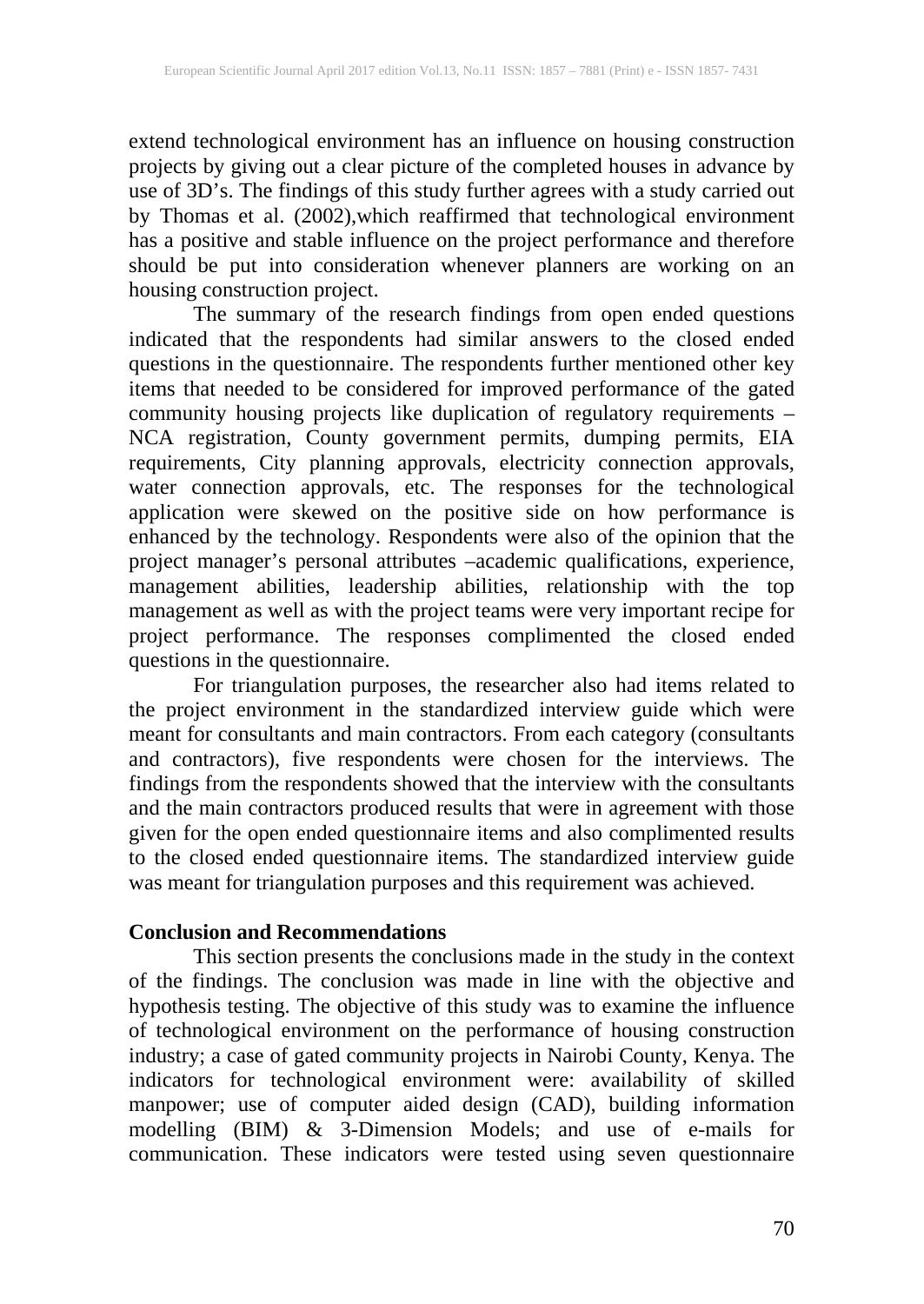items. The research findings were  $R^2 = 0.312$ , t =4.578, P = 0.000<0.05. The null hypothesis was rejected and was concluded that technological environment had a statistically significant influence on the performance of gated community projects in Nairobi County, Kenya. It's recommended that the construction industry should empower key practitioners – project owners, consultants and contractors in the use of technology in their designs to make the output workable with minimal change requests which in turn will assist in performing at the budgeted cost as well as in schedule.

#### **References:**

- 1. Adriaanse, A. and Voordijk, H. (2005). Inter-organizational communication and ICT in construction projects: A review using meta-triangulation. *Construction innovation*, 5(3), pp.159-177.
- 2. Ajayi, F. T., Akande, S. R., Odejide, J. O., Idowu, B. (2010). Nutritive evaluation of some tropical under-utilized grain legume seeds for ruminant's nutrition. J. Am. Sci., 6 (7): 1-7
- 3. Akanni, Oke & Akpomiemie (2014). Impact of environmental factors on building project performance in Delta State, Nigeria. Open Access funded by Housing and Building National Research Centre.
- 4. Ballard, G., Tommelein, L., Koskela, L., and Howell, G. (2002) Lean Construction Tools
- 5. Chau, K.W., Anson, M., & Zhang, J.P. (2004) Four-Dimensional Visualization of Construction Scheduling and Site Utilization. *Journal of Construction Engineering and Management, 14*(4), 512- 524.
- 6. Chudley, R, & Greeno, R. (2006) *Advanced Construction Technology*. Harlow; New York: Pearson Prentice Hall.
- 7. Cooke-Davies, T., & Leeds Metropolitan University. (2002) Towards improved project management practice: Uncovering the evidence for effective practices through empirical research. Leeds, England: Leeds Metropolitan University.
- 8. Creswell, J. (2013) Research Design: Qualitative, Quantitative & Mixed Method Analysis. SAGE Publications (4ed)
- 9. Dace, A. C. (2007) Building Information Modelling: The web3d application for AEC. Perugia, Italy: ACM.
- 10. Day, A., Faulkner, A., and Happold, E. (1986) *Communications and computers in the building industry* Cambridge: CICA.
- *11. Eastman, C., Tiecholz, P., Sacks, R., and Liston, K. (2008) BIM Handbook: a Guide to Building Information Modelling for owners, managers, designers, engineers, and contractors (1st Ed.). Hoboken, New Jersey: John Wiley. pp. xi–xii.*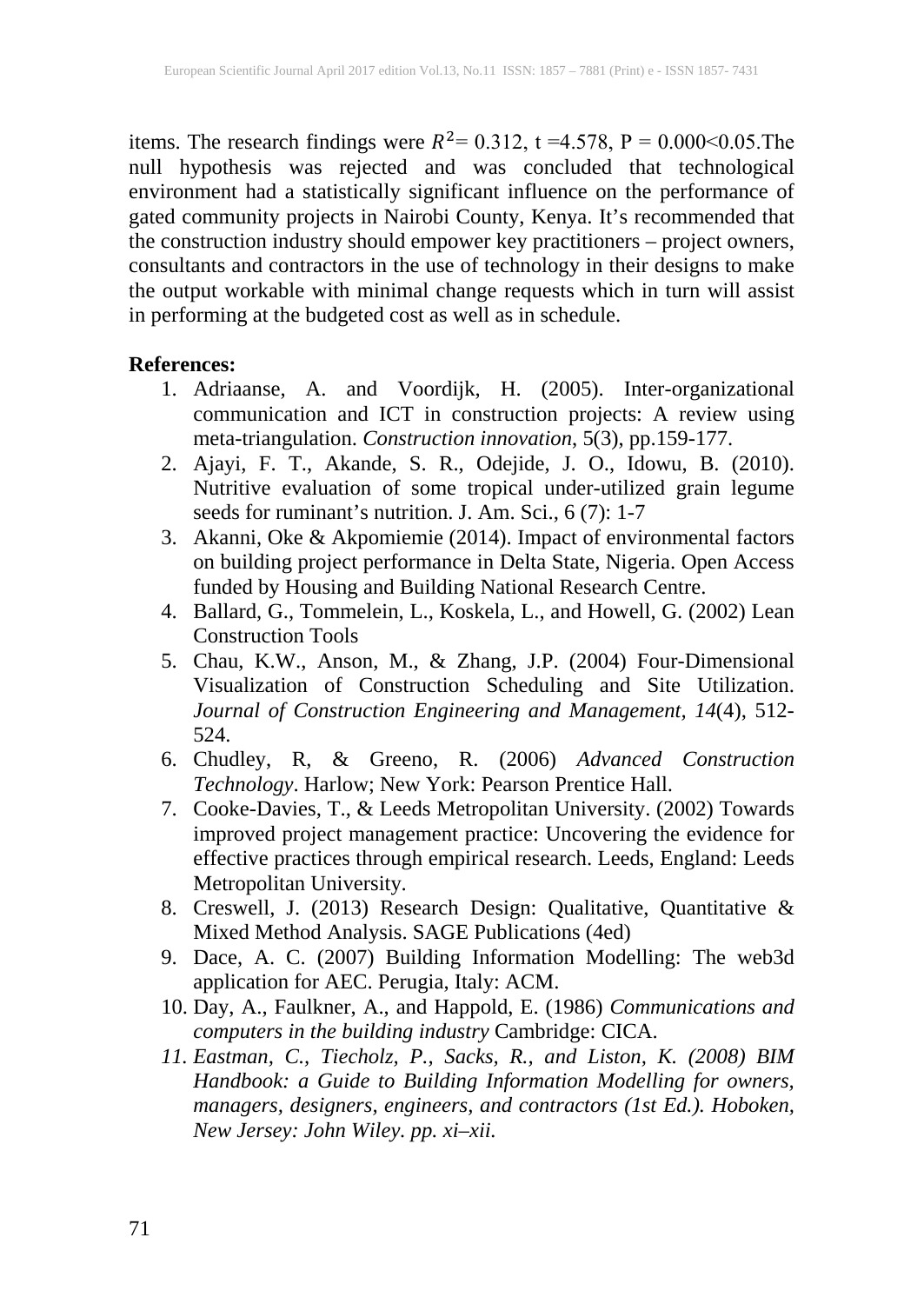- 12. Elger, B., (2008) Consent and use of Samples, in Ethical issues Governing Biobanks: Global perspectives
- 13. Elkhalifa, A. A., Balila, A. M., & Abubakr, R. A. (2010) Technology Transfer for Sustainable Housing in Sudan. *Proceeding of the Second International Conference on Sustainable Architecture & Urban Development (SAUD 2010).* 12-14 July, Amman-Jordan: The Center for the Study of Architecture in the Arab Region (CSAAR).
- 14. Emmitt, S., and Gorse, C. (2003) *Construction communication.* Oxford: Blackwell. Engineering and Management. November/December, pp. 522-529.
- 15. Faniran, O.O., Love, E.D., and Li, H. (2000) Optimal Allocation of Construction Planning Resources. *Journal of Construction Engineering and Management* September/October 2000.
- 16. Fischer, M., & Tatum, C.B. (1997) Characteristics of design-relevant constructability knowledge. *Journal of Construction Engineering and Management, 123*(3), 253-260.
- 17. Fraenkel, J. R., & Norman, E. W. (2008) *How to design and evaluate research in education*. 7th Ed. New York: McGraw-Hill.
- 18. GOK. (2003) Economic Recovery Strategy for Wealth and Employment Creation, Nairobi, Kenya: Government Press.
- 19. GOK. (2005) *Evaluation of the Results for Kenyans Programme: Final Report*. Institute of Public Administration of Canada and the African Development Professional Group, Nairobi, Kenya: UNDP.
- 20. Hartmann, T., & Fischer, M. (2007) Supporting the constructability review with 3D/4D models. *Building Research & Information, 35*(1), 70-80.
- 21. Hartmann, T., Gao, J., & Fischer, M. (2008) Areas of Application for 3D and 4D Models on Construction Projects. *Journal of Construction Engineering and Management, 134*(10), 776-785.
- 22. Heesom, D., & Mahdjoubi, L. (2004) Trends of 4D CAD applications for construction planning. *Construction Management and Economics, 22*, 171-182.
- 23. Howard, R. (1998) Computing in construction: pioneers and the future. Oxford: Butterworth-Heinemann.
- 24. Ibua, M.P. (2014) The influence of institutional factors on the relationship between employee characteristics and employee outcomes in public corporations in Kenya. (Unpublished doctoral thesis). University of Nairobi.
- 25. Johnson, R. B., & Onwuegbuzie, A. J. (2004) Mixed Methods Research: A Research Paradigm Whose Time Has Come. Educational Researcher, 33(7), 14-26.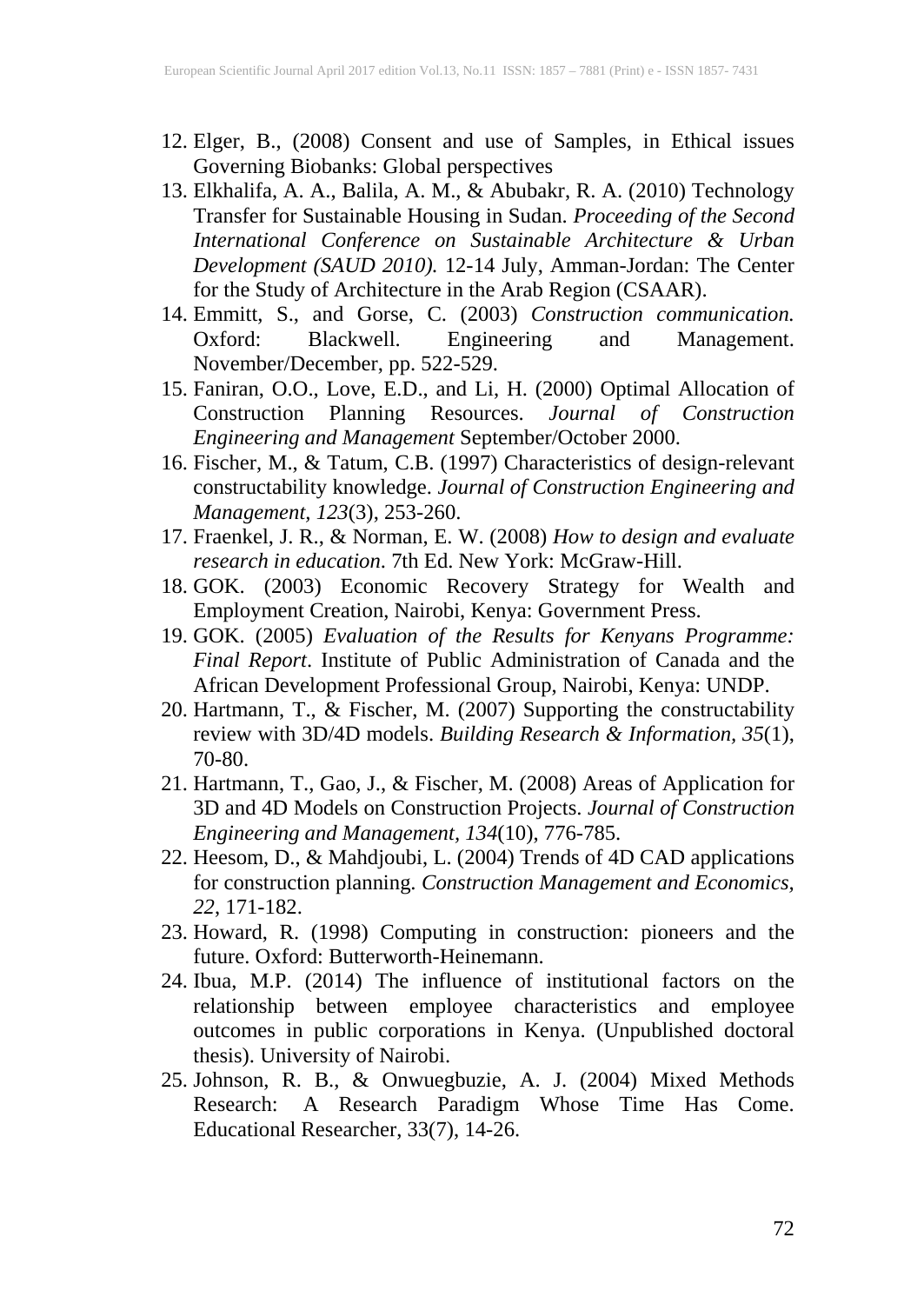- 26. Jongeling, R., & Oloffsson, T. (2007) A method for planning of work-flow by combined use of location-based scheduling and 4D CAD. *Automation in Construction, 16*(2), 189-198.
- 27. Joseph, W. R., (2009) Effects of Offshore Outsourcing of Information Technology work on Project Management. Submitted to the Second Information Systems Workshop on Global Sourcing: Services, Knowledge and Innovation; Journal of Quality & Reliability Management. Vol. 17 Nos. 4/5, pp. 377-392.
- 28. Kenya National Bureau of Statistics. (2013)
- 29. Kim, H., & Yukl, G. (2008) Relationships of managerial effectiveness and advancement
- 30. Koo, B., & Fischer, M. (2000) Feasibility of 4D CAD in commercial construction. *Journal of Construction Engineering and Management, 126*(4), 251-260.
- 31. Kyalo, D.N. (2007) The role of School Leadership in Promoting Moral Integrity in Secondary Schools of Machakos Central Division, Kenya. Unpublished PhD Thesis of the Catholic University of Eastern Africa.
- 32. Landman, K., (2012) Planning in the African Context: Reconsidering Current Approaches to Gated Communities in South Africa, Pretoria
- 33. Lim, C.S. and Mohamed, M.Z., (1999) Criteria of project success: an exploratory re- examination. *International Journal of Project Management*, 17(4), pp.243-8
- 34. Ling, F.Y.Y., Chong, C.L.K. (2007) Design-and-build contractors' service quality in public projects in Singapore. Building and Environment 40 (6), 815-823.
- 35. Marques, F. M., & Salgado, M. S. (2007) The Building Material Selection Importance at the Building Design Process for its Sustainability. In R. Milford (Ed.), *Proceedings of the CIB World Building Congress "Construction for Development"*, (pp. 2384-2396). 14-17 May, Cape Town, South Africa.
- 36. McKinney, K., Fischer, M., and Kunz, J. (1998) Visualization of construction planning information. *Proceedings, Intelligent User Interfaces*, Association for Computing Machinery, New York, 135– 138.
- 37. Merriam, S.B., (1998) Quantitative Research and Case Study Applications in Education. *San Francisco*: Jossey-Bass Publishers mode. *The Leadership Quarterly, 6*(3), 361-377.
- 38. Mulwa, A. S. (2012) The influence of institutional and human factors on readiness to adopt E-Learning in Kenya: The case of secondary schools in Kitui district. An unpublished PhD thesis of the University of Nairobi.